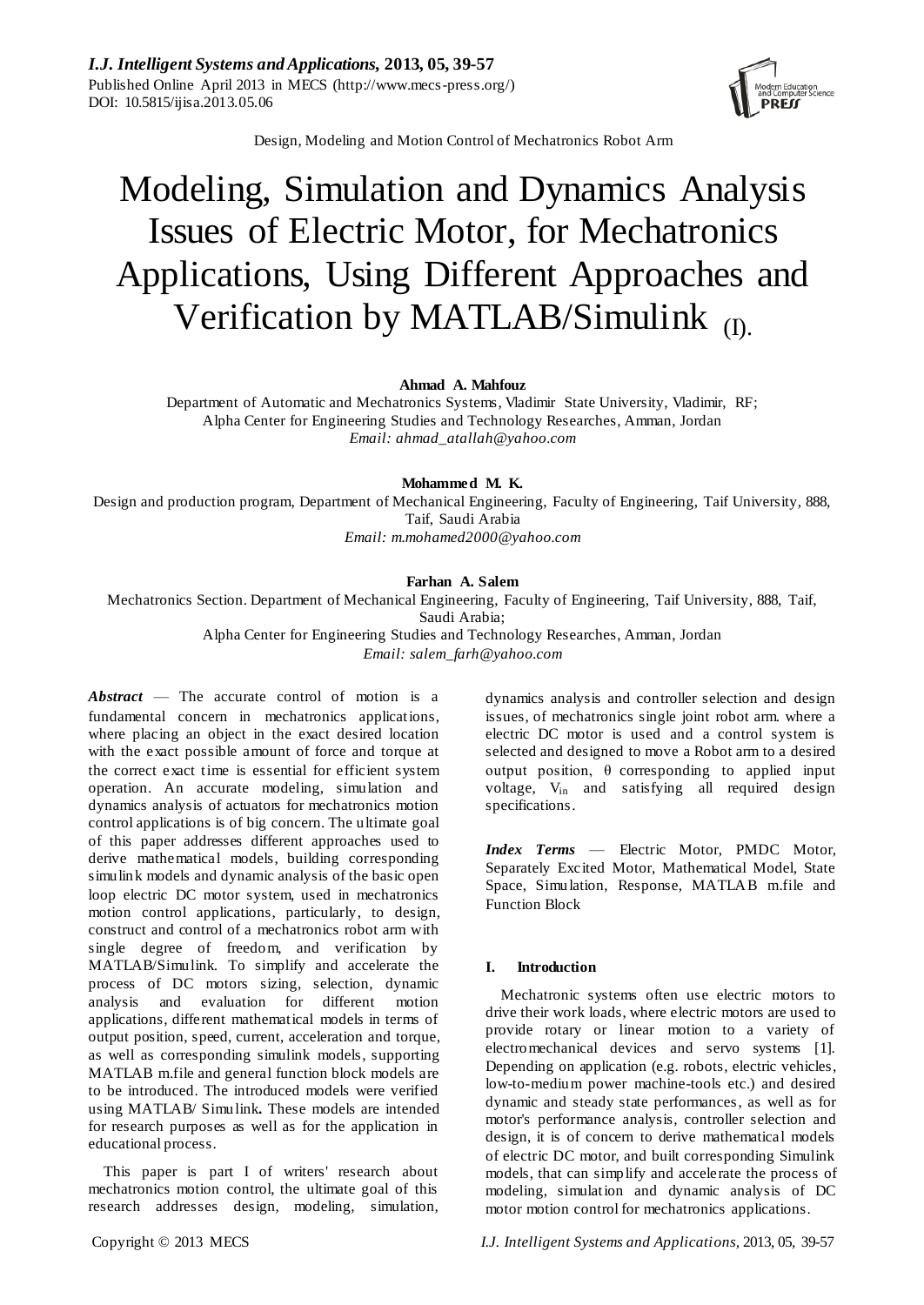Motion control systems takes input voltage as actuator input, and outputs linear or rotational position/speed/ acceleration/ torque, the most used actuator for motion control systems is DC motors. A single joint robot arm is an application example of an electromechanical system used in industrial automation. Each degree of freedom (DOF) is a joint on Robot arm, where arm can rotate or translate, each DOF requires an actuator. When designing and building a robot arm it is required to have as few degrees of freedom allowed for given application, a single joint Robot arm is a system with one DOF. In industrial automation, the control of motion is a fundamental concern, putting an object in the correct place with the right amount of force and torque at the right time is essential for efficient

manufacturing operation [2]. To simplify and accelerate the process of DC motors sizing and selection for different applications, We are to model, simulation and analyze the basic open loop DC motor system using different methods and verification by MATLAB/ Simulink, also to suggest MATLAB m.file and function block model for purposes of design and analysis.

#### **II. Robot Arm System Characteristic**

Single joint robot arm system consists of three parts (Fig. 1); arm, connected to actuator through gear train with gear ratio, *n*.



Fig. 1: Schematic model of *a single joint (one DOF) robot arm driven by an armature-controlled DC motor*

The actuator used is a DC motor shown in Fig.2. DC motor turns electrical energy into mechanical energy and produces the torque required to move the load to the desired output position, *θL*, or rotate with the desired output angular speed, *ωL*. The produced torque is exerted to accelerate the rotor and ultimately this mechanical power will be transmitted through a gear set to robot arm, therefore, part of the torque produced will cause a rotational acceleration of the rotor, depending on its inertia,  $J_m$ , and the other part of the energy will be dissipated in the bearings according to its viscous friction, *bm* and the rotational speed.

#### **III. Modeling the Electric Motor**

DC motors (machines) consist of one set of a current carrying conductive coil, called an armature, inside another set of a current carrying conductive coils or a set of permanent magnets, called the stator. The input voltage can be applied to armature terminal (armature current controlled DC motor), or to carrying conductive coils terminals (field current controlled DC motor). This

current will generate lines of flux around the armature and affect the lines of flux in the air gap between two coils, generating two magnetic fields, the interaction between these two magnetic fields (attract and repel one another) within the DC motor, results in a torque which tends to rotate the rotor (the rotor is the rotating member of the motor). As the rotor turns, the current in the windings is commutated to produce a continuous torque output resulting in motion.

DC machines are characterized by their versatility. By means of various combinations of shunt-, series-, and separately-excited field windings, they can be designed to display a wide variety of volt-ampere or speed-torque characteristics for both dynamic and steady-state operation. Because of the ease with which they can be controlled, systems of DC machines have been frequently used in many applications requiring a wide range of motor speeds and a precise output motor control [3, 4]. The selection of motor for a specific application is dependent on many factors, such as the intention of the application, correspondingly allowable variation in speed and torque and ease of control, etc.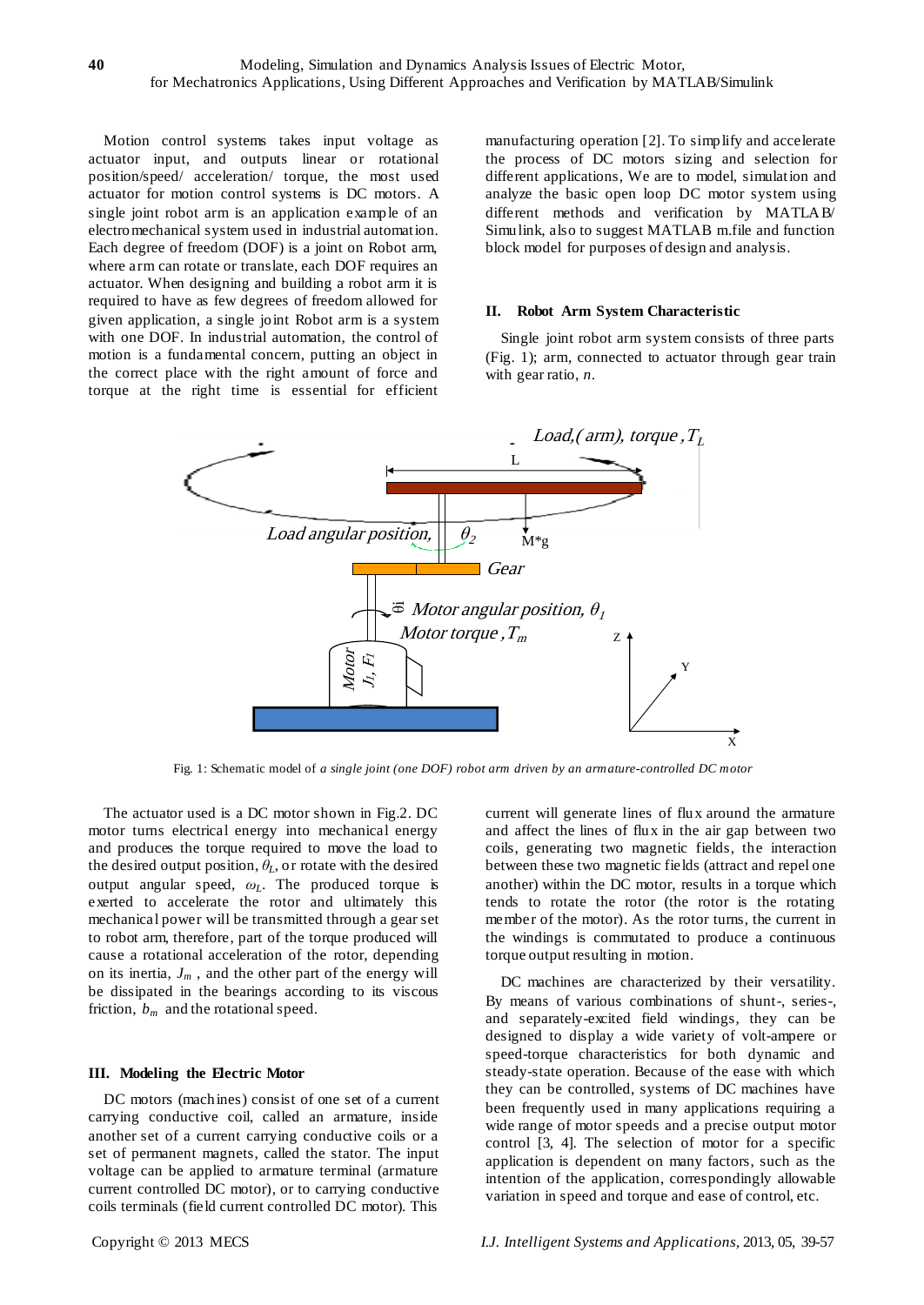The dynamic equations of DC motors can be derived, mainly based on the Newton's law combined with the Kirchoff's laws. The fundamental system of electromagnetic equations for any electric motor is given by [5,6]:

$$
u_s = R_s i_s + \frac{d\psi_s}{dt} + j\omega^k \psi_s
$$
  
\n
$$
u_s = R_R i_R + \frac{d\psi_R}{dt} + j(\omega^k - P_b \omega_m) \psi_R
$$
  
\n
$$
\psi_s = L_s i_s + L_\mu i_R
$$
  
\n
$$
\psi_R = L_R i_R + L_\mu i_S
$$
\n(1)

where  $: \omega^k$  the angular speed of rotating coordinate system (reference frame), Depending on motor construction (AC or DC), the method of the supply and the coordinate system (stationary or rotating with the rotor or stator flux) the above mentioned model

becomes transformed to the desirable form [7], A designer can often make a linear approximation to a nonlinear system. Linear approximations simplify the analysis and design of a system and are used as long as the results yield a good approximation to reality [8].In modeling DC motors and in order to obtain a linear model, the hysteresis and the voltage drop across the motor brushes is neglected, and the motor input voltage may be applied to the field or armature terminals. In this paper we are most concerned with armature controlled and field controlled DC motor.

#### **3.1 Modeling of the Armature Controlled PMDC Motor**

The Permanent Magnet DC (PMDC) motor is an example of electromechanical systems with electrical and mechanical components, a simplified equivalent representation the armature controlled DC motor's two components are shown in Fig.2(a).



Fig. 2(a): Schematic of a simplified equivalent representation of the armature controlled DC motor's electromechanical components, (PMDC motor)



Fig. 2(b): Schematic of a simplified equivalent representation of the field controlled DC motor's electromechanical components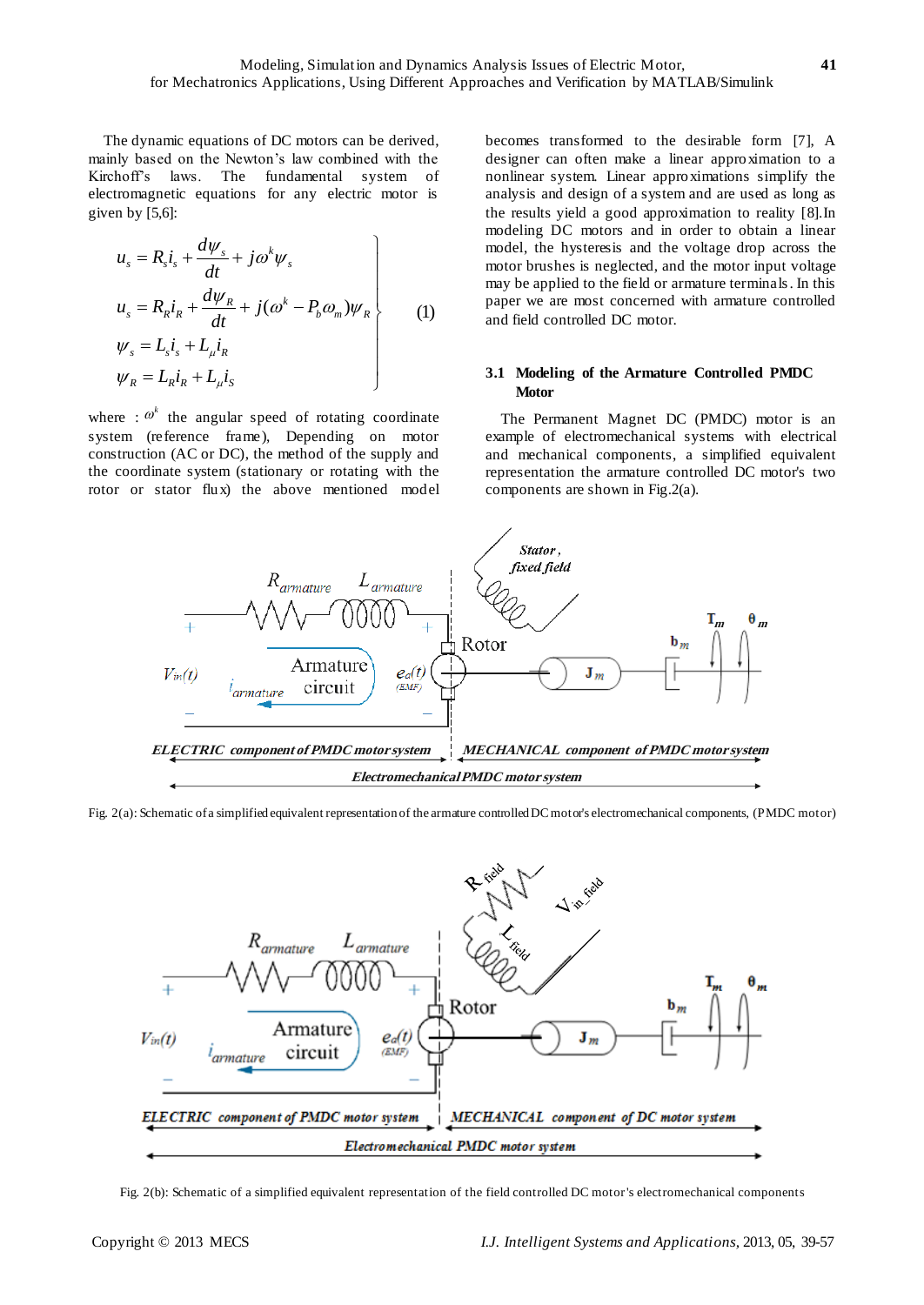# **3.2 Modeling of Motor Dynamics, Approach I; The Basic Ideal, Linear, PMDC Motor Model**

#### *3.2.1 Electrical Characteristics of PMDC Motor*

Applying a voltage to motor coils produce a torque in the armature, the torque developed by the motor  $T_m$  is related to the armature current,  $i_a$  by a torque constant,  $K_t$  and given by the following equation:

*Motor Torque* = 
$$
T_m
$$
 =  $K_t$ <sup>\*</sup>  $i_a$  (2)

The back electromotive force, EMF voltage,  $e_a$  is induced by the rotation of the armature windings in the fixed magnetic field, the polarity of EMF voltage acts in opposition to the current that produces the motion. The EMF is related to the motor shaft angular speed  $, \omega_m$  by a linear relation given by:

$$
e_a(t) = K_b \frac{d\theta_m(t)}{dt} = K_b \omega_m \tag{3}
$$

Where:  $K_b$ : EMF constant. Based on the Newton's law combined with the Kirchoff's law, the mathematical model in the form of differential equations describing electric characteristics of the armature controlled PMDC motor can be derived, where the electrical equivalent of the armature circuit, can be described as an inductance, L in series with a resistance, R in series with an induced EMF voltage which opposes the voltage source. Applying Kirchoff's law around the electrical loop by summing voltages throughout the R-L circuit gives:

$$
\sum V = V_{in} - V_R - V_L - EMF = 0
$$
 (4)

Applying Ohm's law, substituting and rearranging, we get differential equation that describes the electrical characteristics of PMDC motor:

$$
V_{in} = R_a * i_a(t) + L_a \left(\frac{di_a(t)}{dt}\right) + K_b \frac{d\theta(t)}{dt}
$$
  

$$
V_{in} = R_a * i_a + L_a \left(\frac{di_a}{dt}\right) + K_b \frac{d\theta}{dt}
$$
 (5)

Taking Laplace transform and rearranging, gives:

$$
V_{in}(s) = R_a I(s) + L_a s I(s) + K_b s \theta(s)
$$
  

$$
(L_a s + R_a) I(s) = V_{in}(s) - K_b s \theta(s)
$$
 (6)

#### *3.2.2 Mechanical characteristics of PMDC motor.*

The torque, developed by motor, produces an angular velocity,  $\omega_m = d\theta_m / dt$ , according to the inertia *J* and damping friction, *b*, of the motor and load. Performing the energy balance on the PMDC motor system the mathematical model in the form of differential equations describing mechanical characteristics can be derived; the sum of the torques must equal zero, we have:

$$
\sum T = J^* \alpha = J^* d^2 \theta / d t^2
$$

$$
T_e - T_\alpha - T_\omega - T_{EMF} = 0
$$

Substituting the following values:  $T_e = K_t * i_a$ ,  $T_a =$  $J_m * d^2\theta/dt^2$ , and  $T_{\omega} = b_m * d\theta/dt$ , in open loop PMDC motor system without load attached, that is the change in *Tmotor* is zero, gives*:*

$$
K_{t} * i - T_{Load} - J_{m} \left( \frac{d^{2} \theta}{dt^{2}} \right) - b_{m} \left( \frac{d \theta}{dt} \right) = 0
$$

Taking Laplace transform and rearranging, gives:

$$
K_{t} * I(s) - J_{m} * s^{2} \theta(s) - b_{m} * s \theta(s) = 0
$$
  

$$
K_{t} I(s) = (J_{m} s + b_{m}) s \theta(s)
$$
 (7)

The electrical and mechanical PMDC motor two components are coupled to each other through an algebraic torque equation given by (1). In summary; a satisfactory PMDC motor equations that describes the electric and mechanical characteristics of a practical PMDC motor for many purposes is given by Eqs. (1), (2),(5) and (7).

### **3.3 Deriving PMDC Motor Open Loop System Transfer Functions**

To derive the PMDC motor transfer function, we need to rearrange (6) describing electrical characteristics of PMDC, such that we have only *I(s)* on the right side, then substitute this value of  $I(s)$  in (7) describing PMDC mechanical characteristics, as follows:

rows:  
\n
$$
I_a(s) = \left[ \frac{1}{(L_a s + R_a)} \right] \left[ V_{in}(s) - K_b \omega(s) \right]
$$
\n(8)

The PMDC motor electric component transfer function relating armature current, and voltage, is given by:

$$
\frac{I_a(s)}{[V_{in}(s) - K_b \omega(s)]} = \left[\frac{1}{(L_a s + R_a)}\right]
$$
(9)

The PMDC motor Mechanical component transfer function in term of output torque and input rotor speed is given by:

$$
\frac{\omega(s)}{\left[K_{t}I_{a}(s)-T_{L}(s)\right]} = \left[\frac{1}{\left(J_{m}s+b_{m}\right)}\right]
$$
(10)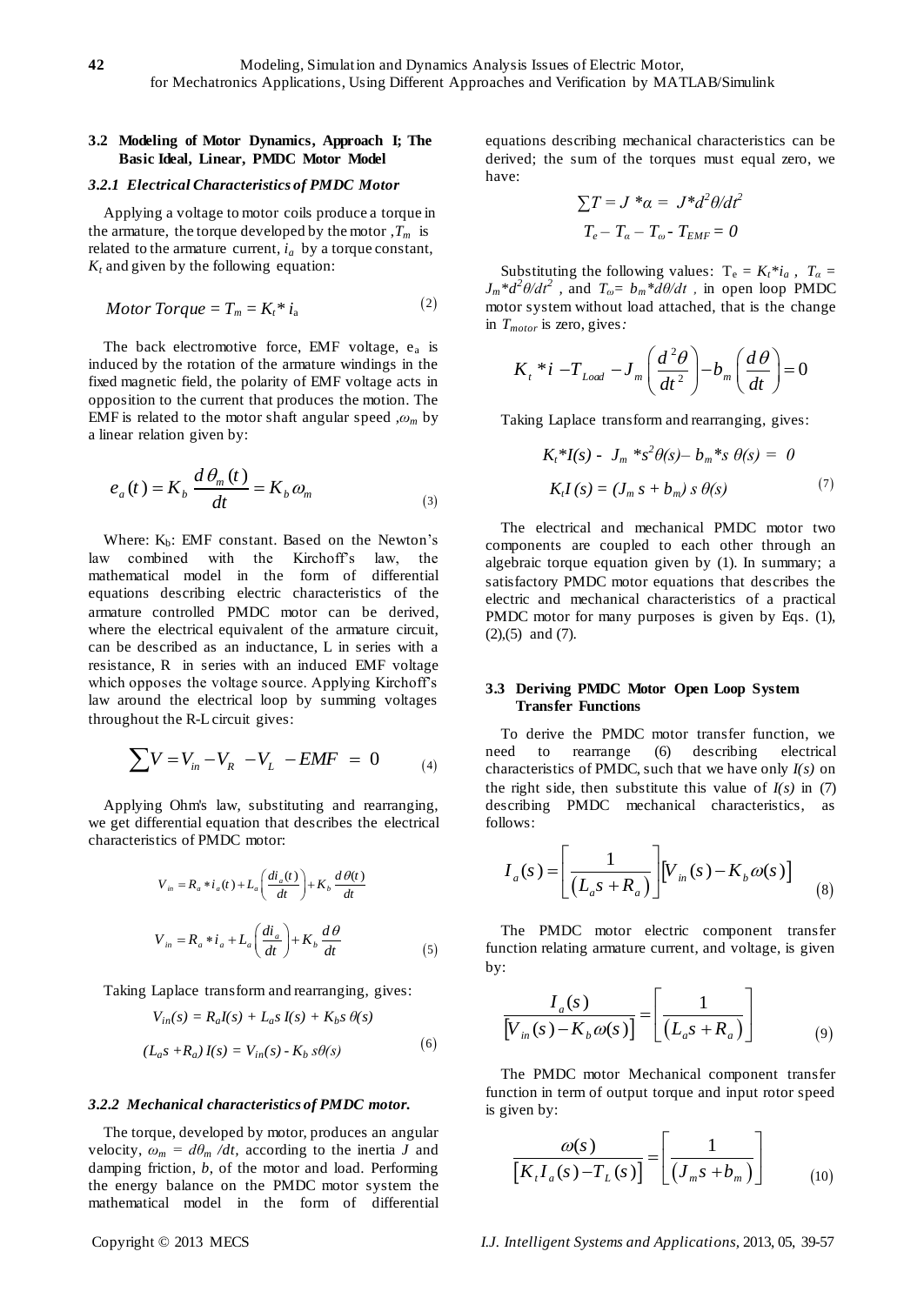In case, no load attached,  $T_{load} = 0$ , we have:

$$
\frac{\omega(s)}{[K_{t}I_{a}(s)]} = \left[\frac{1}{(J_{m}s + b_{m})}\right]
$$

Now, Substituting (8) in (7) , gives:

$$
K_t \left[ \frac{1}{(L_a s + R_a)} \right] \left[ V_m(s) - K_b \omega(s) \right]
$$
  
=  $J_m s^2 \theta(s) + b_m s \theta(s)$  (11)

Rearranging (11), and knowing that the electrical and mechanical PMDC motor components are coupled to each other through an algebraic torque equation given by Eq. (1), we obtain the PMDC motor open loop transfer function without any load attached relating the input voltage,  $V_{in}(s)$ , to the motor shaft output angle,

$$
\theta_m(s), \text{ given by:}
$$
\n
$$
G_{angle}(s) = \frac{\theta(s)}{V_{in}(s)}
$$
\n
$$
= \frac{K_t}{\left\{s\left[\left(L_a s + R_a\right)\left(J_m s + b_m\right) + K_t K_B\right]\right\}}
$$
\n
$$
G_{angle}(s) = \frac{\theta(s)}{V_{in}(s)}
$$
\n
$$
= \frac{K_t}{\left\{\left[L_a J_m s^3 + (R_a J_m + b_m L_a) s^2 + (R_a b_m + K_t K_b) s\right]\right\}}
$$
\n(12)

The PMDC motor open loop transfer function relating the input voltage,  $V_{in}(s)$ , to the motor shaft

output angular velocity, 
$$
\omega_m(s)
$$
, given by:  
\n
$$
G_{speed}(s) = \frac{\omega(s)}{V_{in}(s)}
$$
\n
$$
= \frac{K_t}{\{[(L_a s + R_a)(J_m s + b_m) + K_t K_b]\}}
$$
\n(13)

$$
G_{speed}(s) = \frac{\omega(s)}{V_{in}(s)}
$$
  
= 
$$
\frac{K_t}{\{L_d J_m s^2 + (R_a J_m + b_m L_a) s + (R_a b_m + K_t K_b)\}}
$$

Here note that the transfer function  $G_{angle}(s)$  can be expressed as:  $G_{angle}(s) = G_{speed}(s) * (1/s)$ . This can be obtained using MATLAB, by the following, code:

*>> G\_angle = tf(1,[1,0] )\* G\_speed*

Where: running  $tf(1,[1,0])$ , will return  $1/s$ 

The open loop PMDC motor transfer function relating the torque developed by the motor,  $T_m(s)$  and the output motor shaft angle  $\theta_m(s)$ , is obtained by rearranging Eq.(6), to give:

$$
\frac{\theta_m(s)}{T_m(s)} = \frac{1}{\left(J_m s^2 + b_m s\right)}
$$
\n(14)

The open loop PMDC motor transfer function relating the armature voltage,  $V_{in}(s)$ , to the armature current, *Ia(s)*, directly follows:

current, 
$$
I_a(s)
$$
, directly follows:  
\n
$$
\frac{I_a(s)}{V_{in}(s)} = \frac{\frac{1}{L_a}\left(s + \frac{L_a}{J_m}\right)}{s^2 + \left(\frac{R_a}{L_a} + \frac{b_m}{J_m}\right)s + \left(\frac{R_a b_m}{L_a J_m} + \frac{K_b K_t}{L_a J_M}\right)}
$$
\n(15)

#### **3.4 Modeling of Motor dynamics, approach II :**

The armature,  $i_a$  current can be found by rearranging the torque equation given by (1), rearranging and taking Laplace transform, gives:

$$
I_a(s) = \frac{T_m(s)}{K_t}
$$
\n(16)

To find the transfer function of the PMDC motor, in terms of input voltage *Vin* and output angular position  $\theta_m$ , we first substitute (3), and (16), in (5) and taking Laplace transform, this gives:

$$
V_{in}(s) = \frac{(L_a s + R_a)T_m(s)}{K_t} + K_b s \theta(s)
$$
\n(17)

The torque developed by the motor,  $T_m(s)$ , in terms of output angle  $\theta_m(s)$ , is given by (14), substituting in (17), and manipulating, gives:

and manipulating, gives:  
\n
$$
V_{in}(s) = \frac{(L_a s + R_a)(J_m s^2 + b_m s)\theta(s)}{K_t} + K_b s\theta(s)
$$

Manipulating and Rearranging gives:

$$
V_{in}(s) = \left[ \frac{(R_a)(J_m s^2 + b_m s)}{K_t} + K_b s \right] \theta(s)
$$

$$
V_{in}(s) = \frac{\left[ (L_a s + R_a)(J_m s^2 + b_m s) + K_t K_b s \right] \theta(s)}{K_t}
$$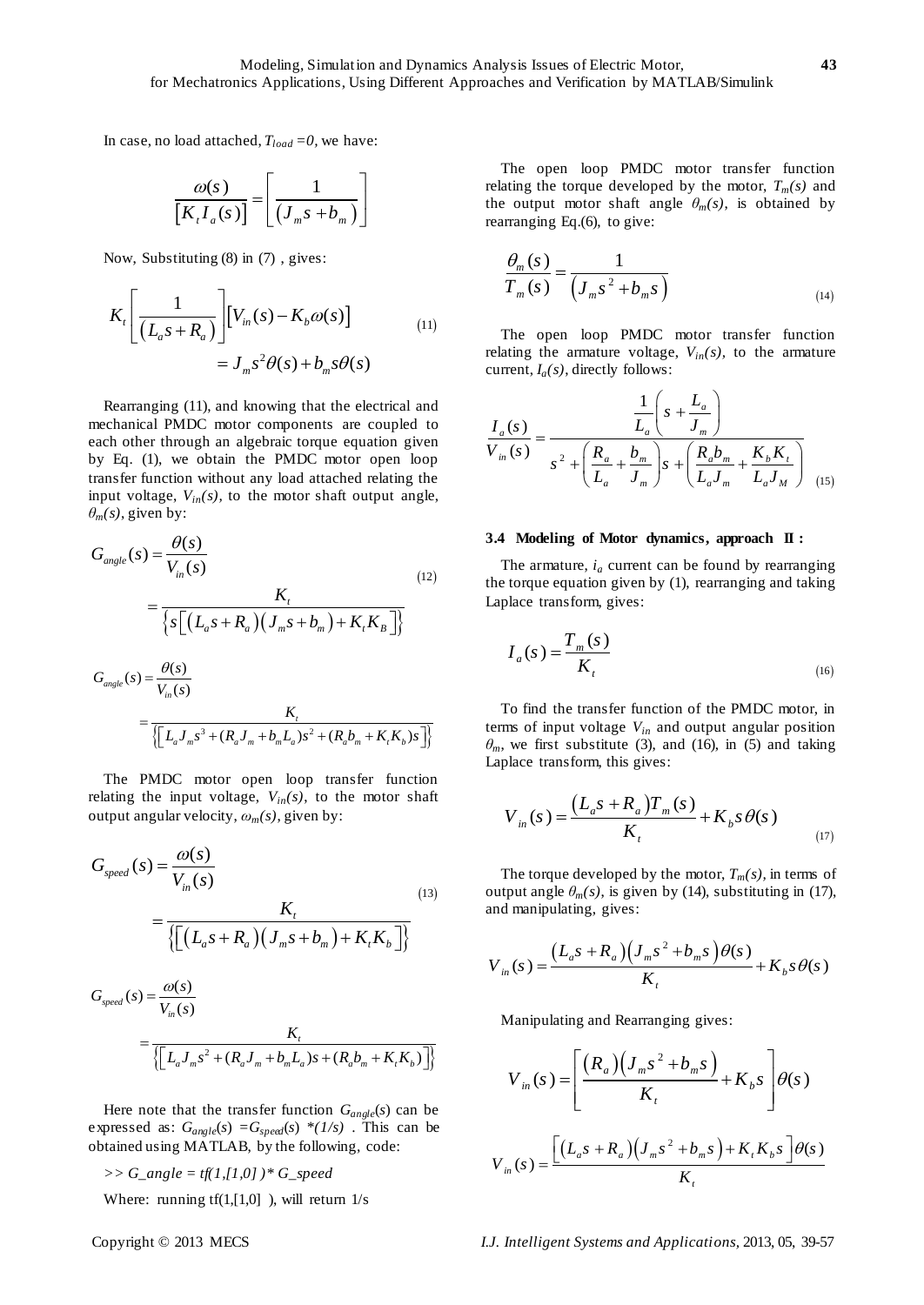$$
G_{angle}(s) = \frac{\theta(s)}{V_{in}(s)}
$$
  
= 
$$
\frac{K_t}{\left\{ \left[ L_a J_m s^3 + (R_a J_m + b_m L_a) s^2 + (R_a b_m + K_t K_b) s \right] \right\}}
$$

Armature inductance, *L<sup>a</sup>* is low compared to the armature resistance, *R<sup>a</sup>* (discussed later). Neglecting motor inductance by assuming,  $(L_a = 0)$ , manipulating and gives:

$$
\frac{\theta(s)}{V_{in}(s)} = \frac{\frac{K_t}{R_a J_a}}{s \left[ s + \frac{1}{J_m} \left( b_m + \frac{K_t K_b}{R_a} \right) \right]}
$$
(18)

#### **3.5 Modeling of Motor Dynamics, Approach III :**

The torque is given by:

$$
T = j \frac{d^2\theta}{dt^2} = J \frac{d\omega}{dt}
$$

Also torque is given by (2), equating these two equations, separating armature current *i<sup>a</sup>* , taking Laplace transform, gives:

$$
K_t * i_a = J_m d^2 \theta / dt^2
$$
\n
$$
I_c *^2 \theta (s)
$$
\n(19)

$$
\mathrm{I}_{a}\left(s\right) = \frac{\mathrm{J}_{m}\mathrm{s}^{2}\theta(s)}{K_{t}}
$$

Substituting (19) in (6), and rearranging gives:  
\n
$$
(L_a s + R_a) \frac{J_m s^2 \theta(s)}{K_t} = V_{in}(s) - K_b s \theta(s)
$$

$$
\left(L_a s \frac{J_m s^2 \theta(s)}{K_t} + R_a \frac{J_m s^2 \theta(s)}{K_t}\right) + K_b s \theta(s) = V_m(s)
$$

$$
G_{angle}(s) = \frac{\theta(s)}{V_{in}(s)} = \frac{K_{t}}{[L_{a}J_{m}s^{3} + R_{a}J_{m}s^{2} + K_{t}K_{b}s]} (20)
$$

To write transfer function in terms of output speed *ω*, we rewrite the torque Eq.(19) in terms of output speed  $K_t * i_a = J_m d\omega / dt$ , and repeat previous steps.

## **3.6 Simplification of Open Loop PMDC Motor System Transfer Functions Models**

Based on the fact that, the PMDC motor response is dominated by the *slow* mechanical time constant, where the electric time constant is much faster (e.g. ten times) than the mechanical time constant, this can motivate us to assume that the armature inductance,  $L_a$  is low compared to the armature resistance, *Ra*. neglecting

motor inductance,  $(L_a = 0)$ , will result in the following simplified first order form of PMDC motor transfer function in terms input voltage, *Vin*(s) and output speed ,  $\omega_m(s)$  given by:

$$
G_{speed}(s) = \frac{\omega(s)}{V_{in}(s)}
$$
  
= 
$$
\frac{K_t}{\left\{ \left[ \left( R_a J_m \right) s + \left( R_a b_m \right) + K_t K_b \right] \right\}}
$$

Rearranging this first order equation into standard first order transfer function form, yields:

$$
G_{speed}(s) = \frac{\omega(s)}{V_{in}(s)}
$$
  
= 
$$
\frac{\frac{K_b K_t}{(R_a b + K_t K_b)}}{\left(\frac{R_a J}{(R_a b + K_t K_b)}\right) s + 1} = \frac{K_B}{\tau s + 1}
$$
 (21)

A simplified first order form of PMDC motor transfer function in terms of output angle, can is also be obtained by substituting  $(L_a = 0)$ , and given by:

$$
G_{angle}(s) = \frac{\theta(s)}{V_{in}(s)}
$$
  
= 
$$
\frac{K_{t}}{s \left[ s + \frac{1}{J_{m}} \left( b_{m} + \frac{K_{t}K_{b}}{R_{a}} \right) \right]}
$$
 (22)

Eq.(12) can be simplified by substituting,  $(L_a = 0)$ , to have any of the following two forms, where the second form given by (22) can be simplified to *second* order system, given by:

$$
G_{angle}(s) = \frac{\theta(s)}{V_{in}(s)}
$$
  
= 
$$
\frac{K_t}{\left[R_a J_m s^2 + (R_a b_m + K_t K_b) s\right]}
$$
 (23)  
= 
$$
\frac{K}{s(s+a)}
$$

Also (20) by substituting,  $(L_a = 0)$ , can be simplified to second order system relating input voltage and output angle, as well as equation relating input voltage and output speed, to be given by: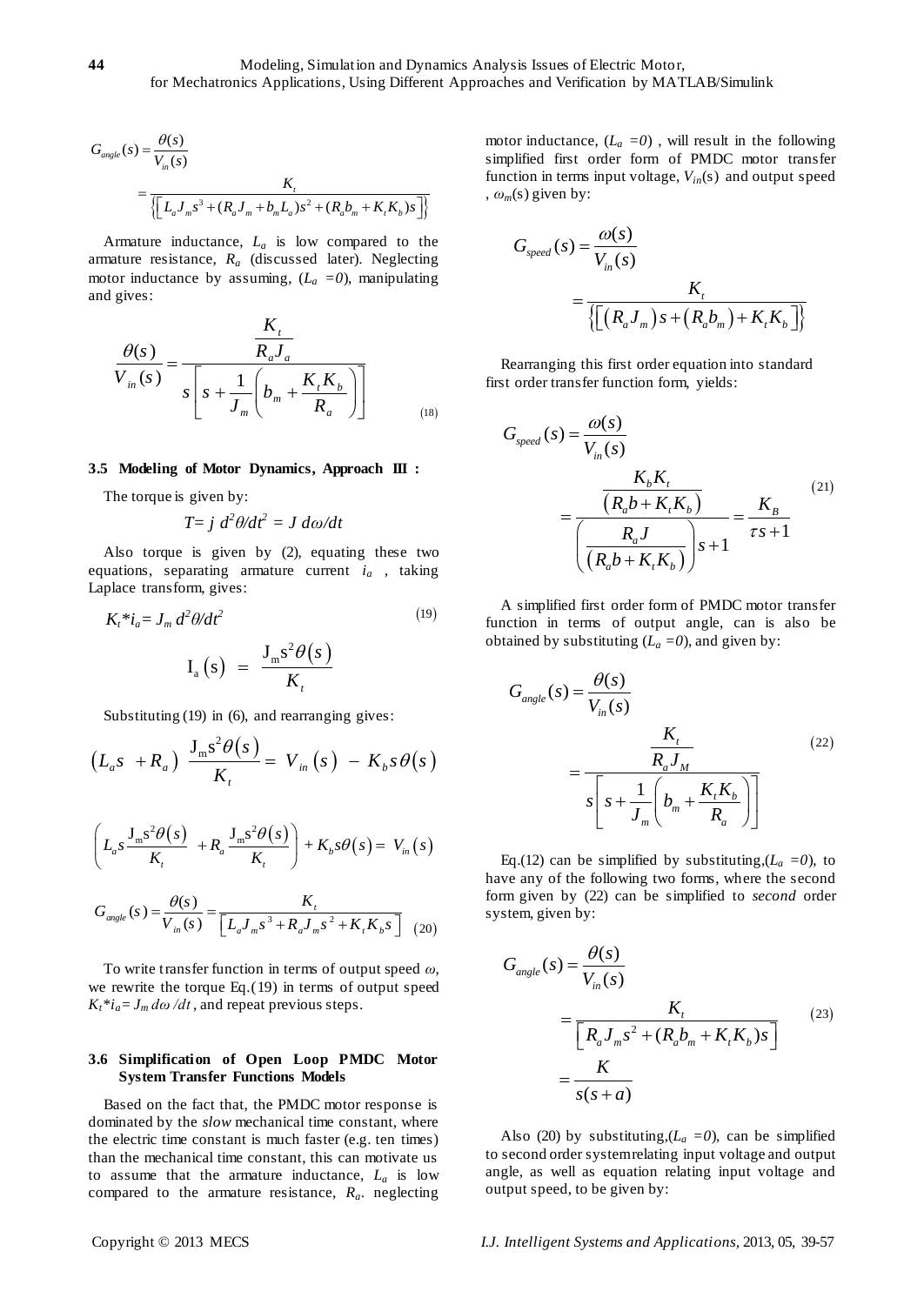$$
G_{angle}(s) = \frac{\theta(s)}{V_{in}(s)}
$$
  
= 
$$
\frac{K_t}{s(R_a J_m s + K_t K_b)}
$$
 (24)

$$
G_{speed}(s) = \frac{\omega(s)}{V_{in}(s)}
$$
  
= 
$$
\frac{K_t}{(R_a J_m s + K_t K_b)}
$$
 (25)

#### **3.7 Nonlinear Model of PMDC Motor**

Mechanical control systems are supposed to operate with high accuracy and speed despite adverse effects of system nonlinearities and uncertainties. This robustness property is of great importance if the system is part of a robotic or servo system, which requires insensitivity to unmodeled dynamics [11,12]. The ideal simplified PMDC motor model rarely accurate compared with actual results and measurements, since note all factors are considered. To obtain the full system model, major mechanical and electrical nonlinearities such as saturation, coulomb friction and backlash must be included in the model. Here we will derive more an actual equations of PMDC motor, identifying all possible parameters, (actual simulink model is shown in Fig.7). Coulomb friction is a non-linear element in which forces tend to appose the motion of bodies in contact in mechanical systems, it acts as disturbance torque feedback for the mechanical system, Coulomb friction is considered to be a constant retarding force but is discontinuous over zero crossings, that is, when a DC motor reverses direction it must come to a stop at which point Coulomb friction drops to zero and then opposes the reversed direction. In effect Coulomb friction is constant when rotational velocity is not zero [3]. Introducing in Eq.(6) ,Coulomb friction and dead zone friction, where  $(T_{load} = 0)$ , we have:

$$
K_t * i_a = T_a + T_{\omega} + T_{load} + T_f
$$
  

$$
K_t * I(s) - J_m * s^2 \theta(s) - b_m * s \theta(s) \cdot T_f = 0
$$

At steady state conditions, *d/dt =0,* gives*:*

$$
K_t * i_a = -b * \omega - T_f
$$
  
\n
$$
T_f = K_t * i_a - b * \omega
$$
\n(26)

# **IV. PMDC Motor Model Representation, Simulation and Analysis**

## **4.1 PMDC Motor Model Representation Using Block Diagrams**

Applying a voltage, V<sub>in</sub>, to motor coils produce a torque in the armature. The produced torque produces an angular shaft velocity,  $\omega = d\theta/dt$ , according to the inertia *J* and viscous friction *b*, the armature will rotate at a speed and direction dependent on the applied voltage and polarity. Theoretically, as a result of applied voltage the motor shaft should continue to accelerate to a higher and higher speed unless there is a force that works in opposition to the applied voltage, this force is back electromotive force, EMF,  $e<sub>b</sub>$ , where because the rotation of the PMDC motor's armature windings in the fixed magnetic field generates, EMF, that opposes the applied voltage. Using this we can build the block diagram model of the open loop PMDC motor system. The PMDC motor electric component transfer function relating input armature current, *i<sup>a</sup>* and voltage  $V_{in}$ , is given by (9), the DC motor mechanical component transfer function relating output torque and input rotor speed is given by (10), also the electrical and mechanical PMDC motor components are coupled to each other through an algebraic torque equation given by (2), using these relations we can build the block diagram model of the open loop PMDC motor system shown in Fig.3 , block diagram model shows the feedback action in the open loop PMDC motor system, also shows that the electrical and mechanical PMDC motor components are coupled to each other through torque constant  $K_t$ .



Fig. 3: The block diagram representation of open loop PMDC motor system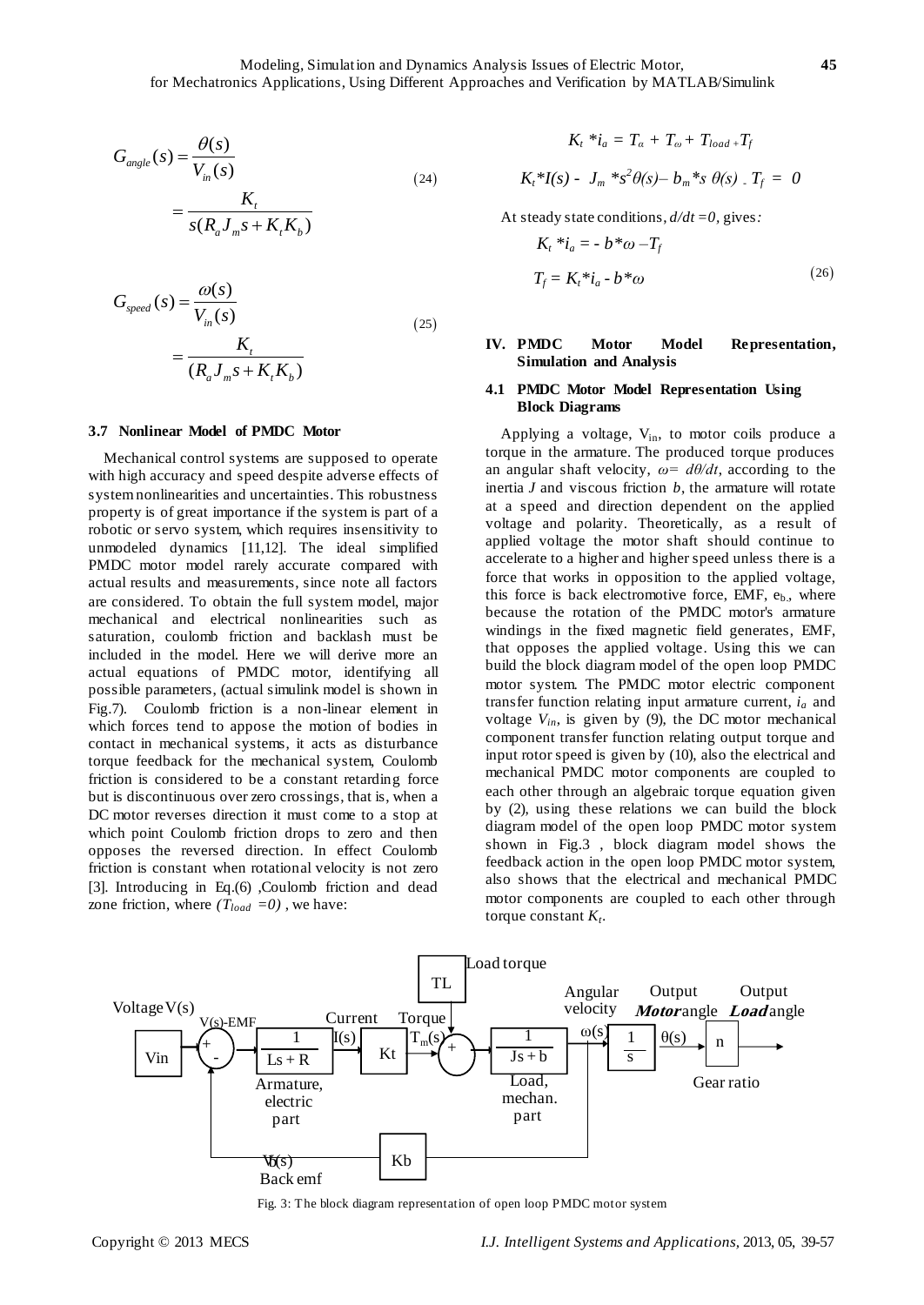# **4.2 The Feedback Action of the Open Loop DC Motor System**

Basically the DC motor is an open-loop system, to maintain a constant armature output angular velocity, (an increasing angle at constant value) the DC motor exhibits a speed feedback, this speed feedback is achieved by motor's built-in velocity feedback factor  $K_b$ , (The back-EMF constant), this closed loop is a accomplished as follows; If the load on the motor increases due to an increase in viscous friction,  $b_m$  then the steady state angular velocity of the motor will reduce, this can be shown by equation  $K_t * i_a = b_m * \omega_m$ . Rearranging, to obtain angular velocity we have, equation  $\omega_m = K_t * i_a/b_m$ . This equation means an increase in viscous friction,  $b_m$  will result in reduction in steady state angular velocity of the motor. A reduction in steady state angular velocity produces a reduction in the back EMF, this is can be seen from (3). This change results in an increase in armature current which increases the developed torque, this is can be seen from (2) that closes the loop to maintain a constant armature output angular velocity.

# **V. State Space Representation of PMDC Open Loop System**

The state variables (along with the input functions) used in equations describing the dynamics of a system, provide the future state of the system. Mathematically, the state of the system is described by a set of first-order differential equation in terms of state variables. The state space model takes the following form [9]:

$$
\frac{dx}{dt} = Ax + Bu
$$
  

$$
y = CX + Du
$$

Rearranging (5) and (6) to have the below two first order equations, relating the angular speed and armature current:

$$
\frac{d\omega}{dt} = \frac{K_{\iota} * i_{a}}{J_{m}} - \frac{b_{m} * \omega}{J_{m}} - \frac{T_{L}}{J_{m}}
$$
\n(27)

$$
\frac{di_a}{dt} = -\frac{R_a * i_a}{L_a} - \frac{K_b * \omega}{L_a} - \frac{V_{in}}{L_a}
$$
\n(28)

Looking at the DC motor output shaft position  $\theta$ , and choosing the state variable to be the motor shaft output position  $\theta_m$ , velocity  $\omega_m$  and armature currents  $i_a$ :

$$
x_1 = \theta
$$
  

$$
x_2 = \frac{d\theta}{dt}
$$
  

$$
x_3 = i_a
$$

$$
x_1 = \frac{d\theta}{dt} = x_2
$$
  
\n
$$
x_2 = \frac{d^2\theta}{dt^2} = \frac{d\omega}{dt} = \frac{K_t * i_a}{J_m} - \frac{b_m * \omega}{J_m} - \frac{T_L}{J_m}
$$
  
\n
$$
x_3 = \frac{di_a}{dt} = -\frac{R_a * i_a}{L_a} - \frac{K_b * \omega}{L_a} - \frac{V_m}{L_a}
$$

Substituting state variables, for electric and mechanical part equations rearranging gives:

$$
x_{1} = \frac{d\theta}{dt} = x_{2}
$$
\n
$$
x_{2} = -\frac{b_{m}}{J_{m}} x_{2} + \frac{K_{t}}{J_{m}} x_{3} - T_{t}
$$
\n
$$
x_{3} = -\frac{K_{b}}{L_{a}} x_{2} - \frac{R_{a}}{L_{a}} x_{3} + \frac{1}{L_{a}} V_{in}
$$
\n
$$
\begin{bmatrix} x_{1} \\ x_{2} \\ x_{3} \end{bmatrix} = \begin{bmatrix} 0 & 1 & 0 \\ 0 & -\frac{b}{J} & \frac{K_{r}}{J} \\ 0 & -\frac{K_{b}}{L_{m}} & -\frac{R_{m}}{L_{m}} \end{bmatrix} \begin{bmatrix} x_{1} \\ x_{2} \\ x_{3} \end{bmatrix} + \begin{bmatrix} 0 \\ 0 \\ \frac{1}{L_{m}} \end{bmatrix} V_{in} + \begin{bmatrix} 0 \\ 0 \\ -1 \end{bmatrix} T_{L}
$$
\n
$$
T_{m} = K_{T} i_{m} = \begin{bmatrix} 0 & 0 & K_{T} \end{bmatrix} \begin{bmatrix} x_{1} \\ x_{2} \\ x_{3} \end{bmatrix}
$$

Looking at DC motor speed , as being the output, the following state space model obtained:

$$
\frac{d}{dt} \begin{bmatrix} \dot{\theta} \\ i \end{bmatrix} = \begin{bmatrix} -\frac{b_m}{J} & \frac{K_t}{J} \\ -\frac{K_b}{L} & -\frac{R}{L} \end{bmatrix} \begin{bmatrix} \dot{\theta} \\ i \end{bmatrix} + \begin{bmatrix} 0 \\ \frac{1}{L} \end{bmatrix} V_{\text{in}}
$$
\n
$$
\dot{\theta} = \begin{bmatrix} 1 & 0 \end{bmatrix} \begin{bmatrix} \dot{\theta} \\ i \end{bmatrix} + \begin{bmatrix} 0 \end{bmatrix} V_{\text{in}}
$$

The state space models are the basis for building the simulink model of open loop DC model.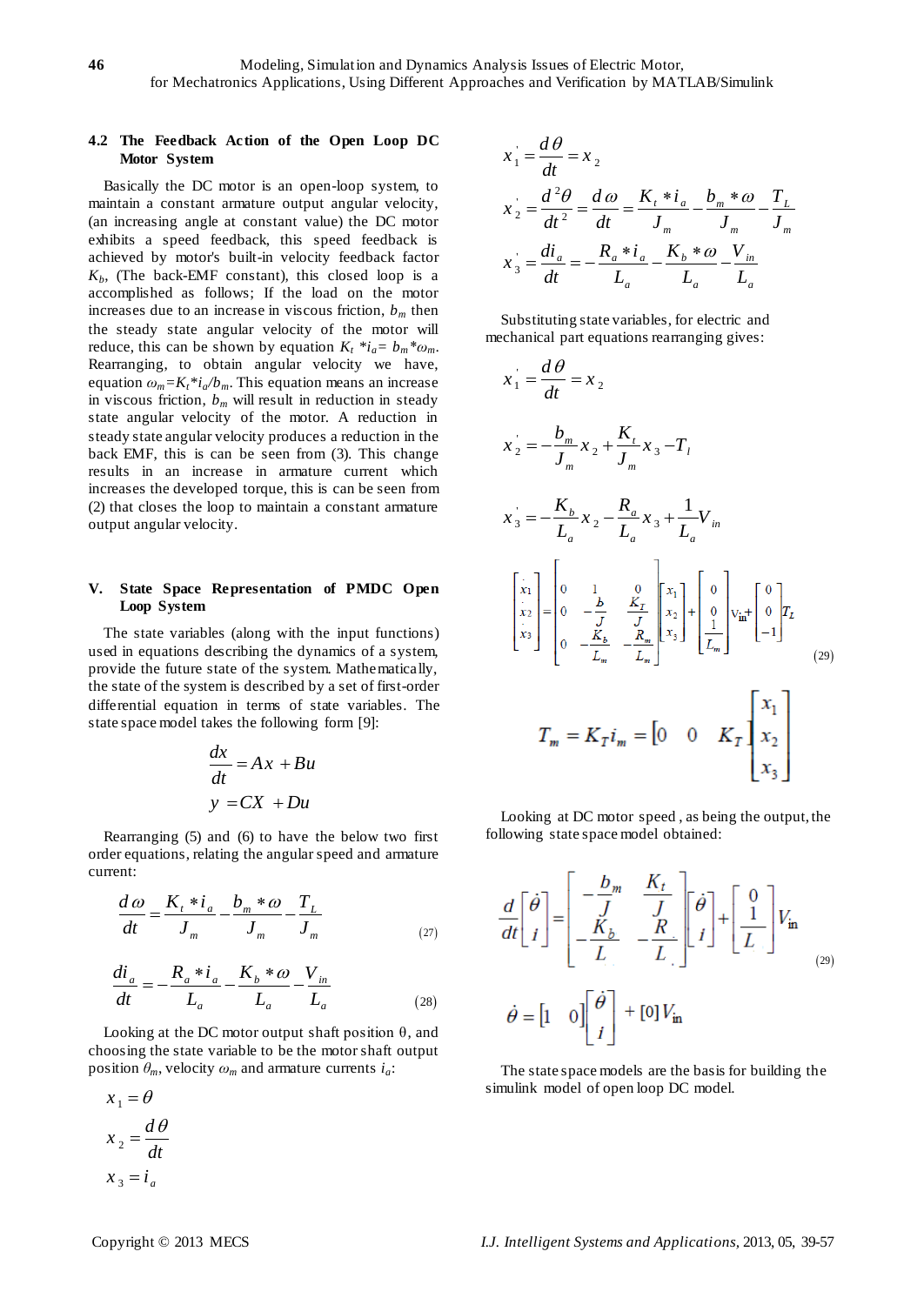# **VI. Simulation and Analysis of PMDC Motor Open Loop System Using Simulink**

Using derived PMDC motor models, the following simulink models for Speed/time, Torque/time, Position/time and Current/time curves can be obtained, these curve can be used to evaluated, test and validate a given DC motor. Running any of the suggested simulink models with particular DC motor's parameters defined, will return curves shown in Fig.9, here notice that , depending on application, different equation was derived; simplified and accurate. The following nominal values for the various parameters of a PMDC motor used:  $V_{in} = 12$  *Volts;*  $J_m = 0.02$  *kg*  $m \frac{3}{2}$   $b_m = 0.03$ ;  $K_t$ *=0.023 N-m/A; K<sup>b</sup> =0.023 V-s/rad; R<sup>a</sup> =1 Ohm ;*   $L_a = 0.23$  *Henry;*  $T_L = 0$  ( *no load attached*).

**6.1** Simulation and analysis of PMDC motor open loop system based in state space representations given by (29) ,is shown in three suggested models in Fig.4(a)(b)(c), running any of these models will return Torque/time, Speed/time , Angle/time and Current/time curves for 12 V step input shown in Fig.9



Fig. 4(a): simulink model based on state space representation



Fig. 4(b): simulink model based on state space representation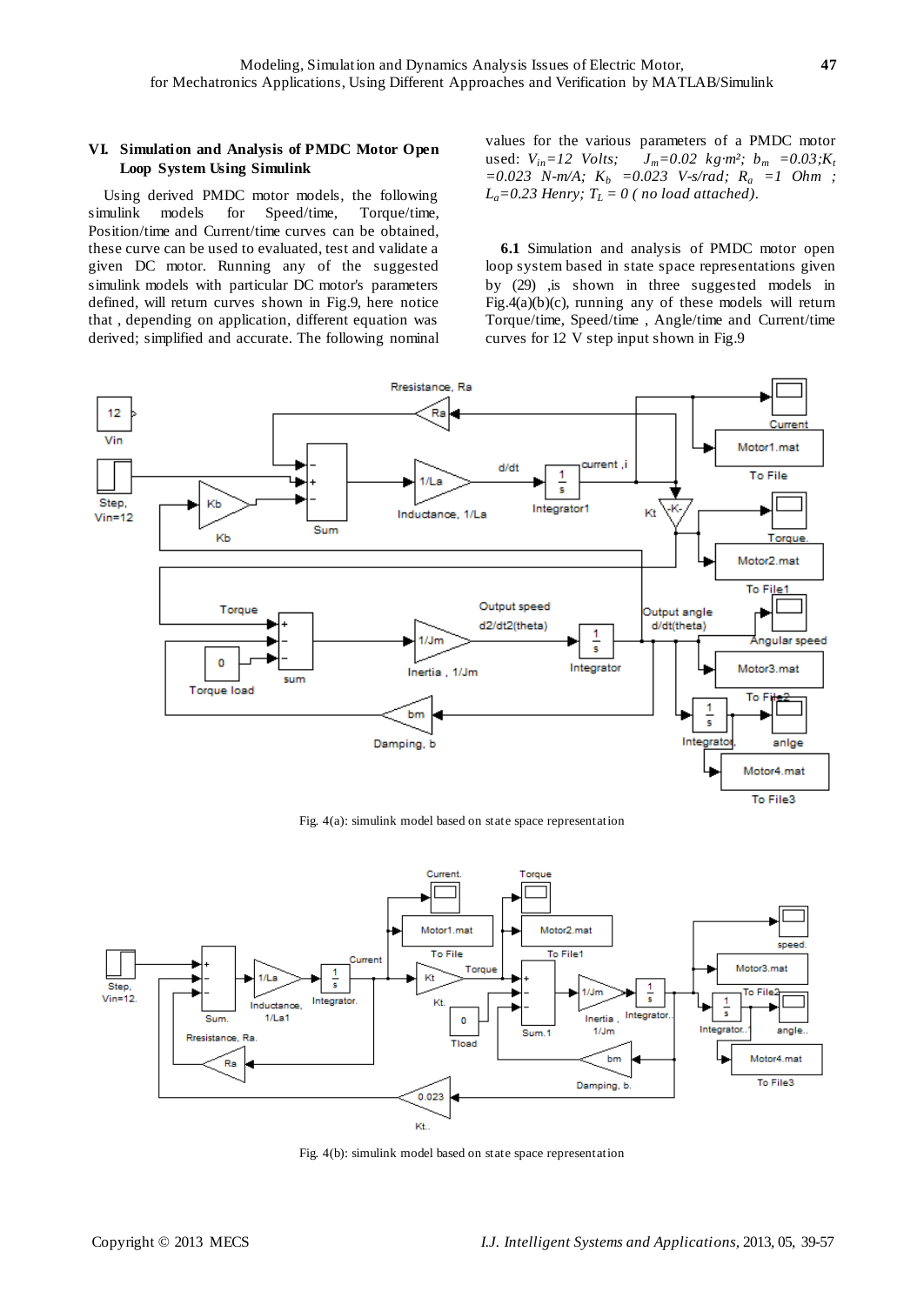

Fig. 4(c): simulink model based on state space representation

**6.2** Simulation and analysis of PMDC motor open loop system based on transfer function model given by equations (12) and (13), is shown in Fig.5.



Fig. 5: PMDC motor simulink model based on transfer function model given by (11)

**6.3 Block diagram representation of simplified mathematical model** in simulink of PMDC motor given by equations (21) and (22), assuming  $L_a = 0$ , is shown in Fig. 6.



Fig. 6: Simulink model based on simplified mathematical model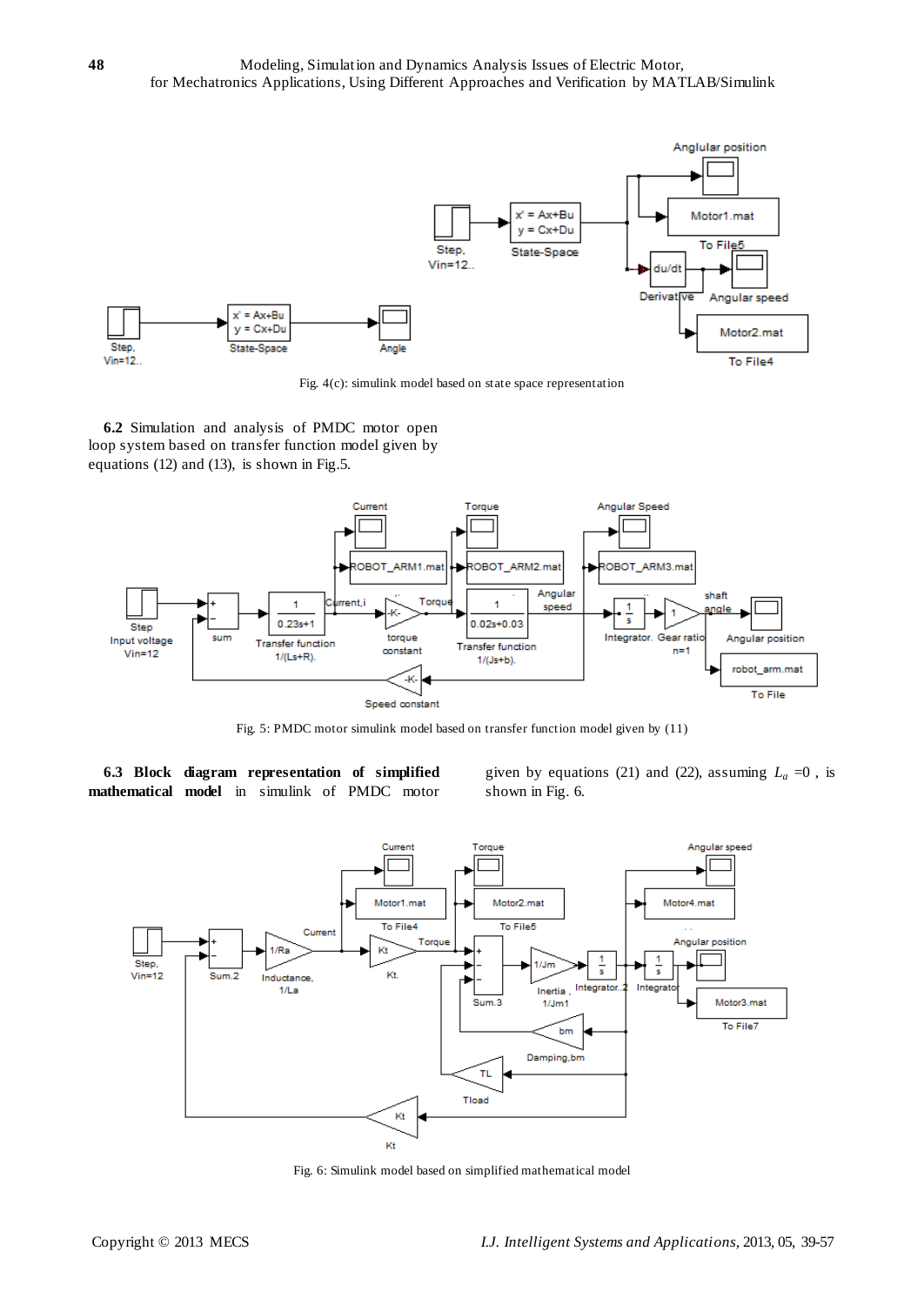

Fig. 7: a suggested full block diagram model of PMDC motor open loop system with introduced saturation and coulomb friction

#### **6.4 Suggested Function Blocks with Its Function Block Parameters Window**

To simplify and accelerate the process of DC motors sizing and selection for different applications, the following two simplified and accurate a function blocks with its function block parameters windows are introduced below, these models can be used by defining parameters, in corresponding blocks or running m.file with these parameters defined and running the model, will result in corresponding Torque/time, speed/time , position/time and current/time curves for given step input volte.

**6.4.1 Simplified function block** based on block diagram model, shown in Fig.8(a), is shown in Fig.8(b)(c), running this with nominal values, will return response curves shown in Fig. 9as well as angular acceleration/time curve.

**6.4.2 Accurate function block** based on simulink model, given in Fig.8(c), is shown in Fig.8(d). Running this with nominal values, will return response curves shown in Fig. 9, as well as angular acceleration/time curve, here note that the current/time curve will differ from that in Fig. 9(a) and is shown in Fig.9(b) , this is because of (La=0) simplification.



Fig. 8(a): Simplified PMDC motor sub system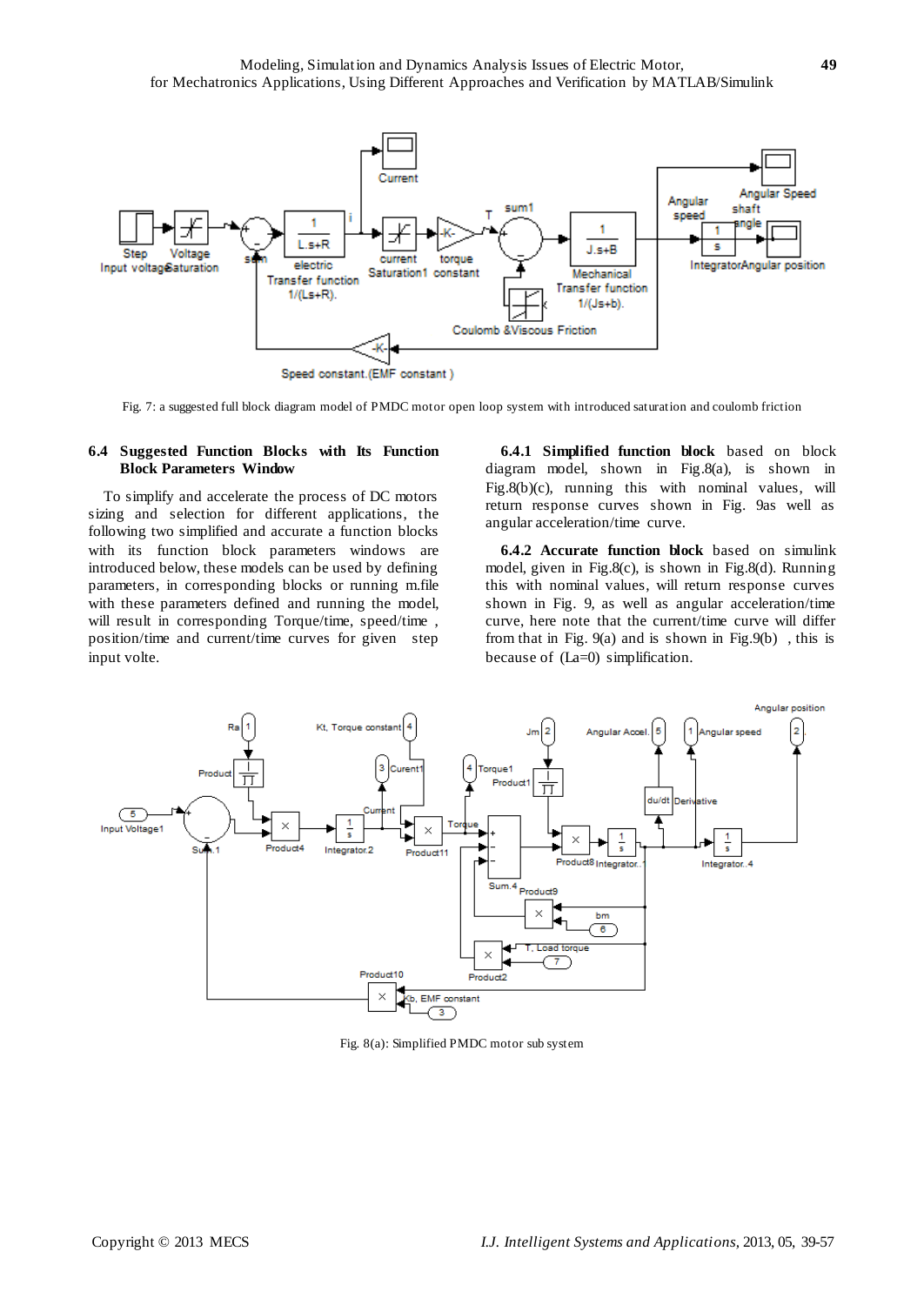

Fig. 8(b): Simplified PMDC function block PMDC motor sub system



Fig. 8(c): Simplified PMDC motor subsystem



Fig. 8(d): Accurate function block with its parameters window for open loop DC motor performance verification and analysis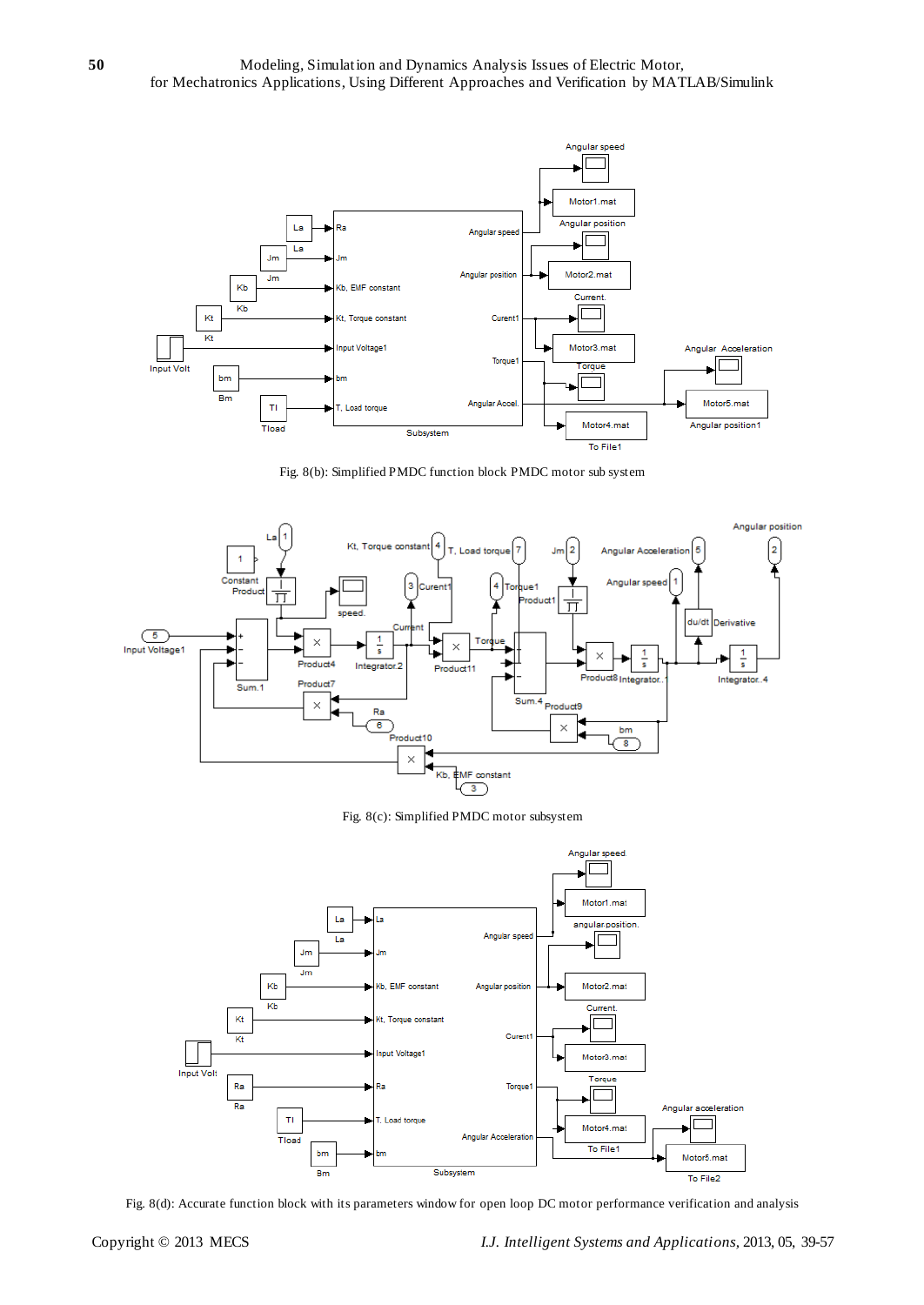# **6.5 Modeling and Analysis Using MATLAB.**

The transfer function can be defined and entered in MATLAB in a number of different ways ; by defining the variables in the transfer function, that are:  $V_{in}$ ,  $R_a$ ,  $l_a$ ,  $K_t$ ,  $K_b$ ,  $J_m$ ,  $b_m$  in polynomial coefficient form, then defining numerator and denominator, or we can separately enter transfer functions describing mechanical and electric DC motor characteristics ,then combine them in series, and finally using MATLAB function feedback to create a feedback connection of two transfer functions, a program m.file can be written to simplify analysis process, the following m.file can be used to return the transfer function relations  $G_{angle}(s)$ ,  $G_{\text{speed}}(s)$ ,  $\theta_{\text{m}}(s) / T_{\text{m}}(s)$ ,  $I_a(s) / V_{\text{in}}(s)$ , simplified  $G_{\text{speed}}(s)$ , *simplified*  $G_{angle}(s)$  as well as their response to step input signal, shown in Fig. 10

*clc, close all, clear all*

*Vin= 12;Jm=0.02 ;bm =0.03; Kt =0.023; Kb =0.023; Ra =1 ; La=0.23; TL= 0; % Jm = input(' Enter moment of inertia of the rotor,* 

 $(Jm) =$ ');

*% bm = input(' Enter damping constant of the mechanical system ,(bm)=');*

*% Kt = input(' Enter torque constant, Kt='); % Kb = input(' Enter electromotive force constant, Kb='); % Ra = input('Enter electric resistance of the motor armature (ohms), Ra ='); % La =input(' Enter electric inductance of the motor armature (Henry), La='); % Vin = input(' Enter applied input voltage, Vin =');*

*num1 = [1]; den1= [La ,Ra]; num2 = [1]; den2= [Jm ,bm]; A = conv( [La ,Ra], [Jm ,bm]); TF1 =tf(Kt, A);*

*disp('DC motor electric part Transfer function ,output current: ') G\_electric=tf(num1,den1) disp('DC motor mechanical part Transfer function o,output speed: ') G\_mechanical=tf(num1,den2) disp('DC motor system open loop Transfer function ,output angle ') G\_speed= feedback(TF1,Kb) disp('DC motor system open loop Transfer function ,output speed ') G\_angle=tf(1,[1,0] )\*G\_speed disp('Transfer function relating torque developed by the motor , Tm(s) and shaft angle ?m(s),') G\_torque\_angle=tf(1,[Jm,bm,0]) disp(' Transfer function relating torque developed by the motor , Tm(s) and shaft speed , ') G\_torque\_speed=tf(1,[Jm,bm])*

*disp('Transfer function relating input Vin(s)and output current I(s) : ') G\_Current=tf([1/La,1/Jm], [1,((Ra/La)+(bm/Jm)),((Ra\*bm)/(La\*Jm))+((Kb\*Kt)/(L a\*Jm)) ]) disp(' Simplified Transfer function relating input Vin(s)and output angle: ') G\_angle\_simpl=tf(Kt,[Ra\*Jm,(Ra\*bm + Kt\*Kb),0]) disp(' Simplified Transfer function relating input Vin(s)and output speed :') G\_speed\_simpl=tf(Kt,[Ra\*Jm,(Ra\*bm + Kt\*Kb)]) subplot(4,2,1), step(Vin\*G\_angle),title('Step response , output angle ') subplot(4,2,2), step(Vin\*G\_speed),title('Step response , output speed ') subplot(4,2,3), step(Vin\*G\_torque\_angle),title('Step response , input motor torque output angle') subplot(4,2,4),step(Vin\*G\_Current), title('Step response,Vin output current') subplot(4,2,5),step(G\_angle\_simpl),title('Simplified response, output angle ') subplot(4,2,6),step(Vin\*G\_speed\_simpl),title('Simplif ied response, output speed ')*

*% state space* 

*num = Kt; den\_speed = [(Jm\*La),(Jm\*Ra)+(La\*bm),(Ra\*bm)+(Kt\*Kb )]; den\_angle = [(Jm\*La),(Jm\*Ra)+(La\*bm),(Ra\*bm)+(Kt\*Kb ),0]; G\_speed2=tf(num,den\_speed); G\_anle2=tf(1,[1,0] )\*G\_speed2; disp('State matrix, output angle: ') [A1,B1,C1,D1]=tf2ss(num ,den\_angle) subplot(4,2,7), step(A1, B1, C1, D1), title('state space response,output angle') disp('State matrix, output speed : ') [A,B,C,D]=tf2ss(num ,den\_speed) subplot(4,2,8), step(Vin\*A, Vin\*B, Vin\*C, Vin\*D), title('state space response, output speed ') % steady state calculations : % for velocity steady state value t=0:0.01:1000; y=step(12\* G\_speed,t); speed\_steady\_state\_value=y(length(t)); fprintf(' Output steady state speed, OMEGA= %f rad/sec \n ',speed\_steady\_state\_value) % for angle steady state value y=step(12\* G\_angle,t); angle\_steady\_state\_value=y(length(t)); fprintf('Output steady state angle for given time range, THETA= %f radians \n* 

*',angle\_steady\_state\_value)*

# **VII. Modeling of Separately Excited DC Motor**

**7.1 Modeling of the field current controlled DC motor, with ia***(t)* **held constant**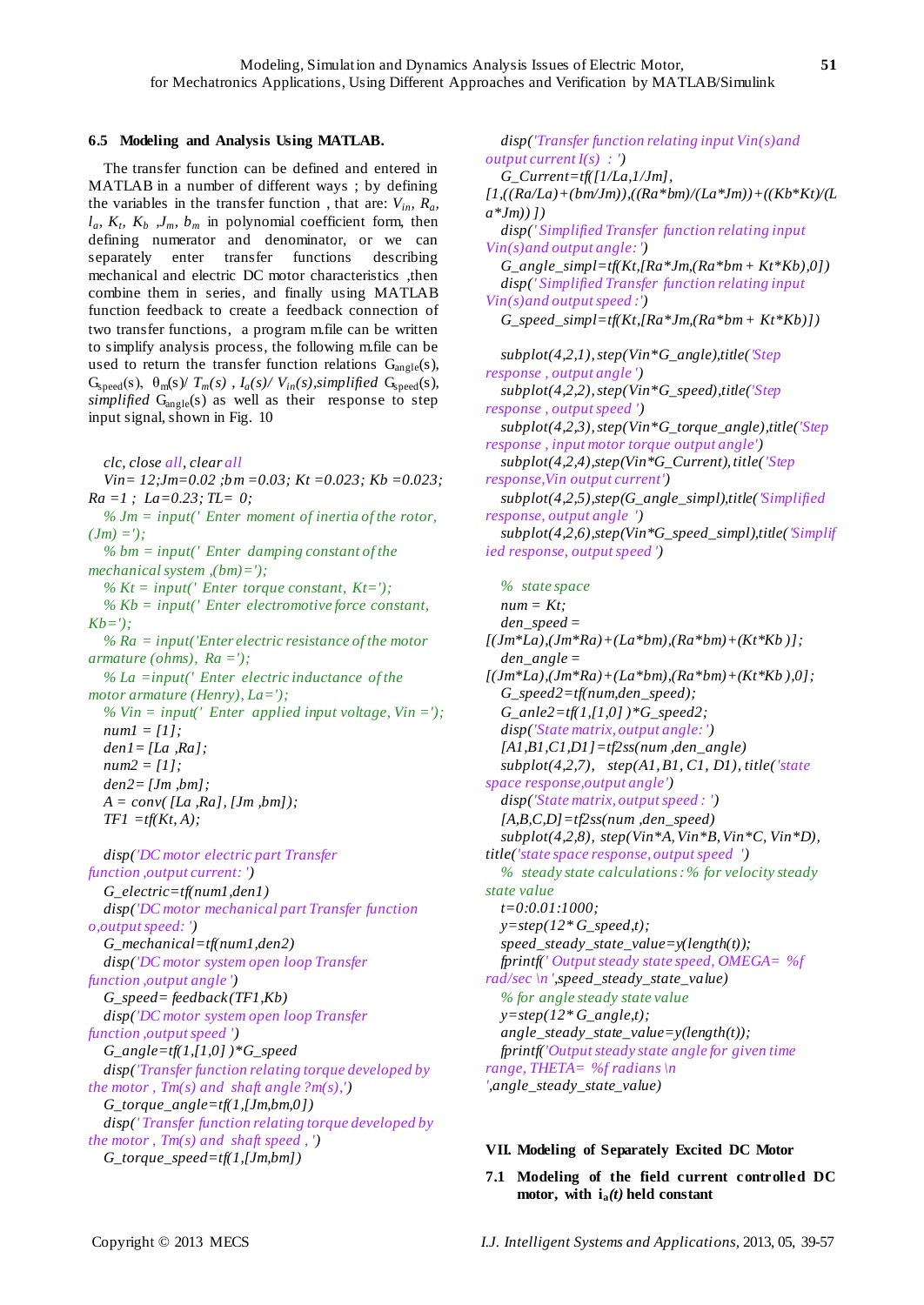A simplified equivalent representation of the field controlled DC motor's two components are shown in Fig.2(b). it consists of independent two circuits, armature circuit and field circuit, in which loads are connected to the armature circuit The voltage is applied to both to field and armature terminals, as shown , there are two currents, filed current,  $i<sub>f</sub>(t)$  and armature current,  $i_a(t)$  in order to have linear system, one of these two currents most held constant. In the field current controlled DC motor, the armature current must maintained constant  $i_a(t) = i_a$ *= constant*, and the field current,  $i_f$  varies with time ,t, this yields:

The air-gap flux,  $\Phi$  is proportional to the field current and given by:

$$
\varphi = K_f * i_f \tag{30}
$$

The back EMF voltage is given by:

$$
EMF = K^* \Phi^* \omega_m = V_{in} - I_a R_a
$$

The torque developed by the motor is related linearly to air-gap flux,  $\Phi$  and the armature current i<sub>a</sub>(t), and given by:

*Motor Torque* = 
$$
T_m = K_1 * \varphi * i_a(t)
$$
 (31)

Substituting (30) in (31), we have:

$$
T_m = K_1 * K_f * i_a(t) * i_f(t)
$$

The armature current must maintained constant  $i_a(t)$  $= i<sub>a</sub> = constant, yields:$ 

$$
T_m = (K_1 * K_f * i_a) * i_f(t) = K_m * i_f(t)
$$

Where  $K_m$  : the motor constant. Based on the Newton's law combined with the Kirchoff's law, we obtain the mathematical model. Applying Kirchoff's law, Ohm's law, and Laplace transform to the stator field yields mathematical model describing the electrical characteristics of field controlled DC motor and given by:

$$
\sum V = V_{in-field} - V_{R-field} - V_{L-field} = 0
$$

Applying Ohm's law, substituting and rearranging, we get differential equation that describes the electrical characteristics, given by:

$$
V_{in\_field} = R_f i_f + L_f \left( \frac{di_f(t)}{dt} \right)
$$

Taking Laplace transform and rearranging, gives:

$$
V_{in\_field}(s) = (L_f s + R_f) I_f(s)
$$

$$
I_f\left(s\right) = \frac{\mathbf{V}_{\text{in\_field}}\left(s\right)}{\left(\mathbf{L}_{\text{f}}s + \mathbf{R}_{\text{f}}\right)}
$$
(32)

Where:  $L_f$ , stator inductance,  $R_f$ , stator resistance

The Mechanical characteristics of filed controlled DC motor; performing the energy balance on the DC motor system; the sum of the torques must equal zero, we have:

$$
\sum T = J^* \alpha = J^* d^2 \theta / d t^2
$$

$$
T_m - T_\alpha - T_\omega = 0
$$

The motor torque is related to the load torque, by:

$$
T_m - T_{\omega} = J^* d^2 \theta / d t^2
$$
  

$$
K_m^* i_f(t) - b_m^* s \theta(s) = J_m^* s^2 \theta(s)
$$

Substituting (32) and rearranging, gives:  
\n
$$
K_m * \frac{V_{in_{field}}(s)}{(L_f s + R_f)} - b_m s \theta(s) = J_m s^2 \theta(s)
$$
\n(33)

Rearranging Eq.(33), the electrical and mechanical field current controlled DC motor components are coupled to each other through an algebraic the motor constant,  $K_m$ , we obtain the transfer function relating input filed voltage *Vin\_field(s),* and motor output angle

$$
\theta_m(s)
$$
, and given by:  
\n
$$
G_{angle}(s) = \frac{\theta(s)}{V_{in\_filed}(s)} = \frac{K_m}{s \left[ (L_f s + R_f) (Js + b) \right]}
$$

The simulink model of the filed current controlled DC motor is shown in Fig.  $(11)$ , here note that the armature controlled DC motor is in nature closed loop system, while filed current controlled DC motor is open loop.

#### **7.2 Modeling of separately excited DC motor, with varying both**  $\mathbf{i}_a(t)$  **and**  $\mathbf{i}_f(t)$

Performing the energy balance on the DC motor system (Fig.2(b)); the sum of the torques must equal zero, we have:

$$
\sum T = J^* \alpha = J^* d^2 \theta / d t^2
$$

$$
T_e - T_\alpha - T_\omega - T_{EMF} = 0
$$

Setting,  $Te = K_t * i_s * i_f$ , substituting, gives:

$$
K_t * i_s * i_f - T_{Load} - J_m \left(\frac{d^2\theta}{dt^2}\right) - b_m \left(\frac{d\theta}{dt}\right) = 0
$$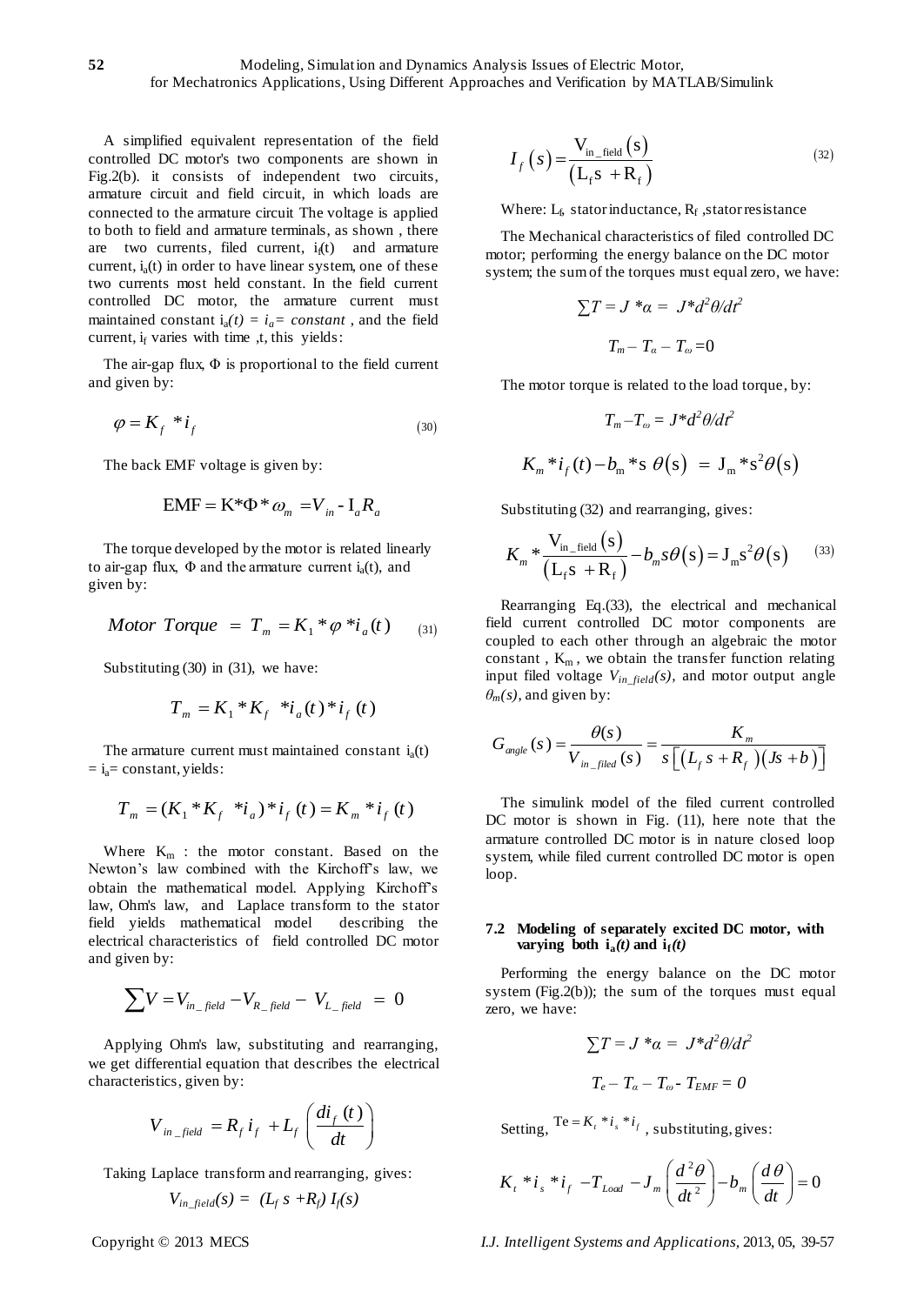Taking Laplace transform and rearranging, gives:

$$
K_t * I_a(s) * I_f(s) - T_{load} - J_m * s^2 \theta(s) - b_m * s \theta(s) = 0
$$

$$
K_t * I_a(s) * I_f(s) - T_{load} = (J_m s + b_m) s \theta(s)
$$
 (34)

$$
\frac{\omega(s)}{\left[K_t * I_a(s) * I_f(s) - T_L(s)\right]} = \left[\frac{1}{\left(J_m s + b_m\right)}\right]
$$

$$
\omega(s) = \frac{\left[K_{t} * I_{a}(s) * I_{f}(s) - T_{L}(s)\right]}{\left(J_{m}s + b_{m}\right)}
$$
(35)

Applying Kirchoff's law around the field electrical loop by summing voltages throughout the R-L circuit gives:

$$
V_f = R_f * i_f(t) + L_f \left(\frac{di_f(t)}{dt}\right)
$$

Taking Laplace transforms, rearranging to separate the field current,  $i_f$  gives:

$$
V_f = R_f * I_f(t) + L_f sI_a
$$

$$
I_f(s) = \frac{V_f}{(R_f + L_f s)}
$$

Applying Kirchoff's law around the armature electrical loop by summing voltages throughout the R-L circuit, taking Laplace transform, gives:

$$
\sum V = V_{in} - V_R - V_L - EMF = 0
$$

Setting, EMF = 
$$
K_b * i_f * d\theta(t) / dt
$$
, gives:  
\n
$$
V_a = R_a * i_a(t) + L_a \left(\frac{di_a(t)}{dt}\right) + K_b * i_f * \frac{d\theta(t)}{dt}
$$

$$
V_{in}(s) = R_a I(s) + L_a s I(s) + K_b * i_f * s \theta(s)
$$

Rearranging to separate the armature current, i<sub>a</sub> gives:  
\n
$$
I_a(s) = \left[ \frac{1}{(L_a s + R_a)} \right] \left[ V_a(s) - K_b * i_f * \omega(s) \right]
$$

Substituting in (34) .(35), gives:

$$
K_{t} * i_{f} * \left[ \frac{1}{(L_{a}s + R_{a})} \right] \left[ V_{in}(s) - K_{b} * i_{f} * \omega(s) \right] - T_{load}
$$
  
=  $J_{m}s^{2} \theta(s) + b_{m}s\theta(s)$ 

Rearranging, the transfer function relating input armature voltage to output motor angular speed given by:

$$
\frac{\omega(s)}{V_{\text{amature}}(s)}
$$
\n
$$
= \frac{\frac{K_{t}I_{f}}{R_{a}R_{f}b}}{\left(\frac{L_{a}J}{R_{a}b}\right)s^{2}+\left(\frac{L_{a}}{R_{a}}+\frac{J}{b}\right)s+\left(1+\frac{\left(K_{b}V_{field}\right)}{R_{a}R_{f}^{2}b}\right)}
$$

Using these equation, the simulink model shown in Fig.12(a), of separately excited DC motor, can be built. Another modified from simulink model from [16] is shown in Fig.12(b), in this model the couple resisting, mutual inductance and coefficient of friction are introduced.



Fig. 9(a): Torque/time, Speed/time , Position/time and Current/time curves for 12 V step input



Fig. 9(b): Angular acceleration/time curve, and simplified model current/time curve ,both for 12 V step input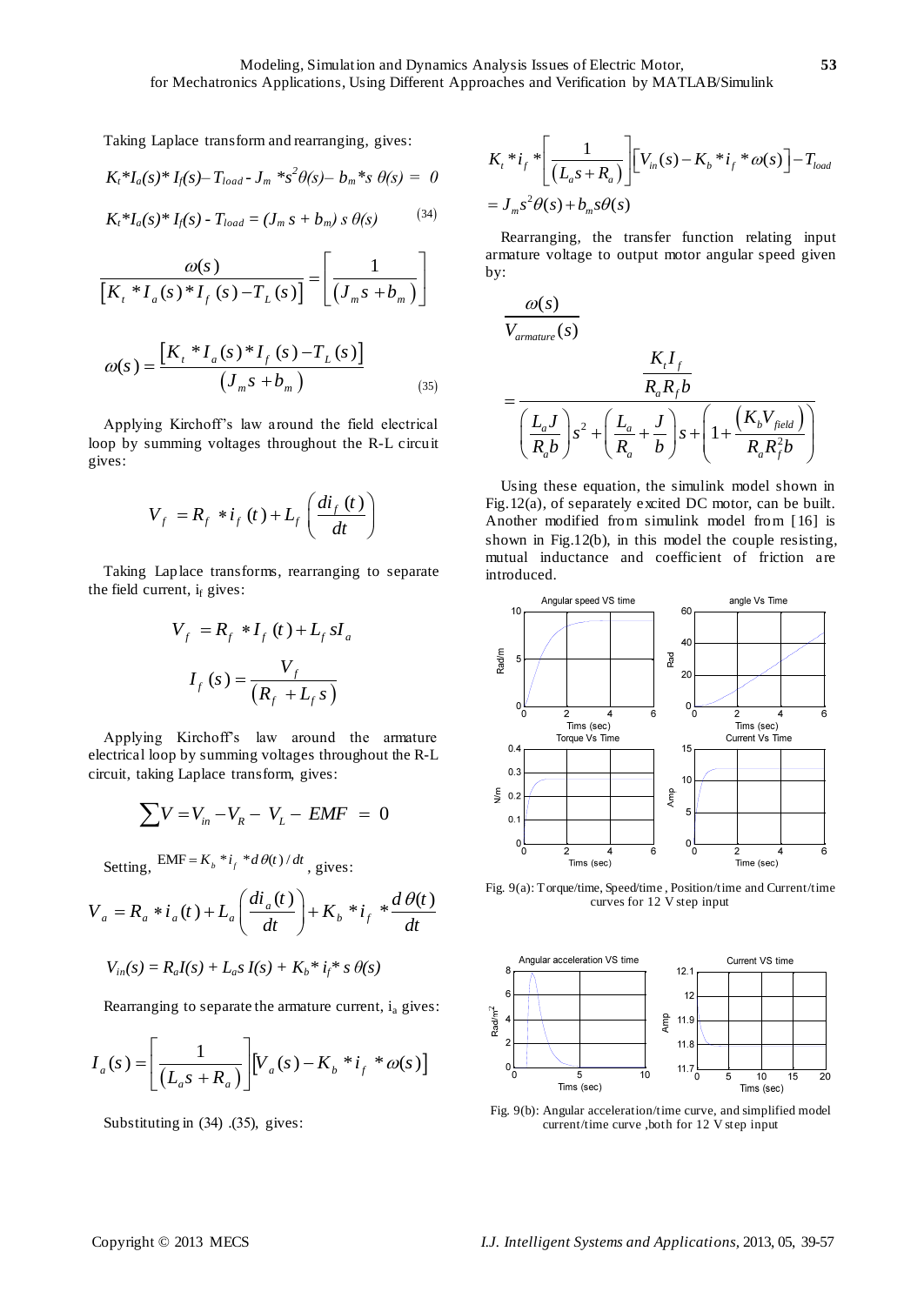

Fig. 10: Response curves obtained by running suggested m.file



Fig. 11: Simulink model of the filed current controlled DC motor



Fig. 12(a)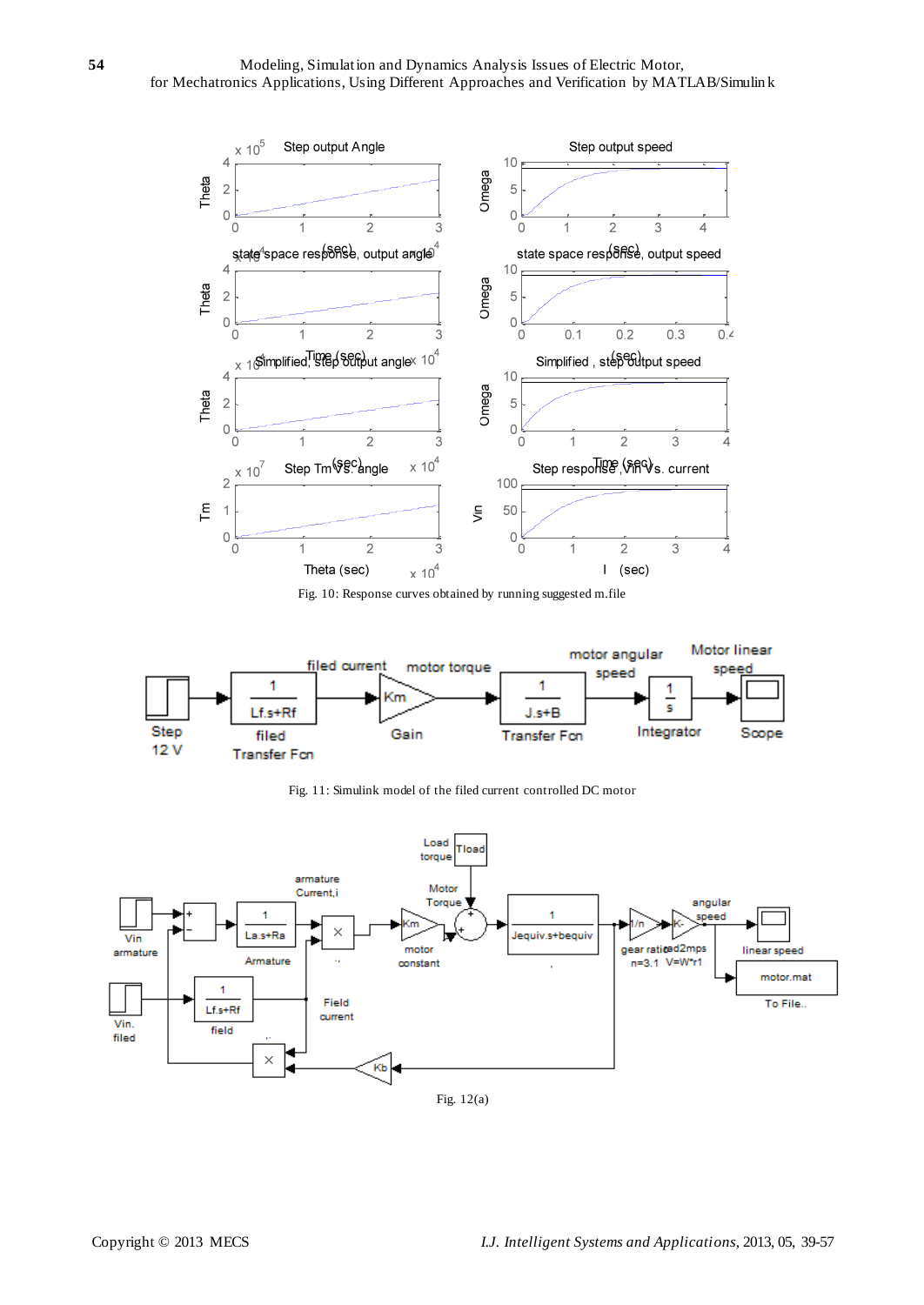

Fig. 12(a)(b): Simulink model of separately excited DC motor

# **VIII. Conclusion**

To simplify and accelerate the process of selection, modeling, simulation and dynamic analysis of electric DC motors for specific mechatronics applications, this paper presents modeling, simulation and analysis of the basic open loop DC motor system, using different approaches and verification using MATLAB/simulink software, for different application, different mathematical and simulink models, as well as, a MATLAB m.file and function block models are derived , built and introduced , these models intended for research purposes as well as for the application in educational process, obtained response curves in terms of output torque/time, angular speed/time, angular position/time, angular acceleration/time and current/ time for 12V step input for used DC motor, reflect the accuracy and applicability of derived models for research purposes in selection, performance analysis and control of electric motors, as well as for research purposes and application in educational process.

#### **References**

- [1] M. S. RUSU, and L. Grama, The Design of a DC Motor Speed Controller, Fascicle of Management and Tech. Eng., Vol. VII (XVII), 2008, pp. 1055- 1060.
- [2] Chun Htoo Aung, Khin Thandar Lwin, and Yin Mon Myint, Modeling Motion Control System for Motorized Robot Arm using MATLAB, World Academy of Science, Engineering and Technology 42 2008.
- [3] Halila A., Étude des machines à courant continu, MS Thesis, University of LAVAL, (Text in French), May 2001.
- [4] Capolino G. A., Cirrincione G., Cirrincione M., Henao H., Grisel R., Digital signal processing for electrical machines, International Conference on Electrical Machines and Power Electronics, Kusadasi (Turkey), pp.211-219, 2001.
- [5] M.P.Kazmierkowski, H.Tunia "Automatic Control of Converter-Fed Drives", Warszawa 1994.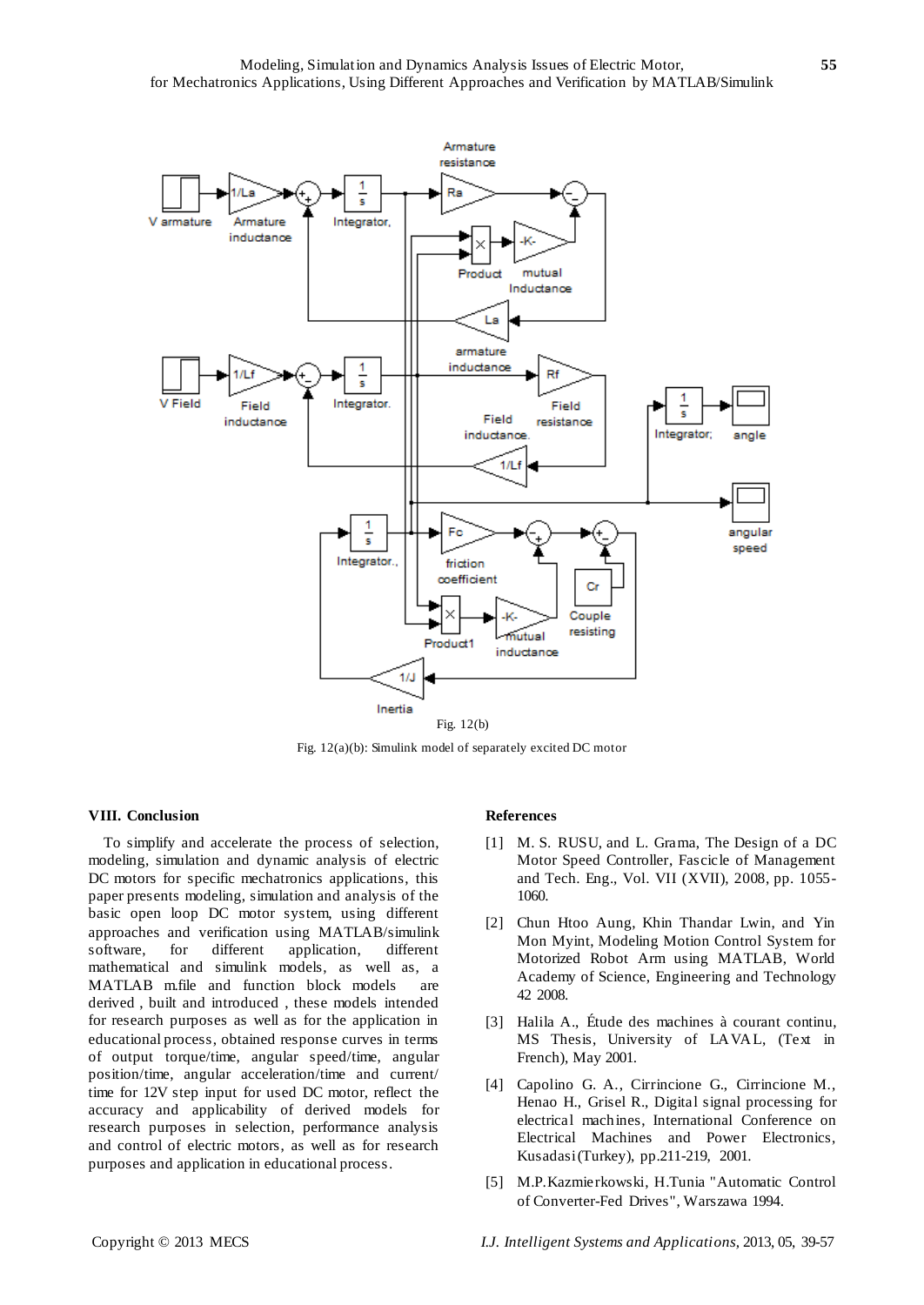- [6] R.D. Doncker, D.W.J. Pulle, and A. Veltman. Advanced Electri-cal Drives: Analysis, Modeling, Control. Springer, 2011.
- [7] Grzegorz SIEKLUCKI,Analysis of the Transfer-Function Models of Electric Drives with Controlled Voltage Source PRZEGL AD ELEKTROTECHNICZNY (Electrical Review), ISSN 0033-2097, R.88NR7a/2012.
- [8] Richard C. Dorf and Robert H. Bishop. Modem Control Systems. Ninth Edition, Prentice-Hall Inc., New Jersey, 2001.
- [9] Norman S. Nise, Control system engineering, sixth edition, John Wiley & *Sons,* Inc, 2011.
- [10] P. Wolm, X.Q. Chen, J.G. Chase, W. Pettigrew, C.E. Hann1, Analysis of a PM DC Motor Model for Application in Feedback Design for Electric Powered Mobility Vehicles.
- [11] Slotine E, Li W. Applied nonlinear control. USA: Prentice Hall Inc.; 1991.
- [12] Faber MN, Estimating the uncertainty in estimates of root mean square error of prediction: Application to determining the size of an adequate test set in multivariate calibration. Chemometr Intel Lab 1999;49(1):79–89.
- [13] The MathWorks (www.mathworks.com), Control System Toolbox documentation Version V5.2 (R2009b).
- [14] Katsuhiko Ogata, Modern control engineering, third edition, Prentice Hall, 1997.
- [15] Boumediene Allaua, Abdellah Laoufi, Brahim GASBAOUI, Abdelfatah NASRI and Abdessalam Abdelrahmani Intelligent Controller Design for DC Motor Speed Control based on Fuzzy Logic - GeneticAlgorithmsOptimization.http://ljs.academic direct. org/ A13/090\_102.htm

#### **Appendix I: Table-Nomenclature**

| Symbol             | Quantity                                             | <b>UNIT</b>       |
|--------------------|------------------------------------------------------|-------------------|
| V, or Vin          | (Motor terminal voltage) (Motor terminal voltage)    | Volte, V          |
| $V_{in\_field}(s)$ | Input filed voltage                                  | Volte, V          |
| $R_a$              | Armature resistance,(terminal resistance)            | $Ohm, \Omega$     |
| $R_f$              | Stator resistance                                    | $Ohm, \Omega$     |
| $L_f$              | Stator inductance                                    |                   |
| $L_a$              | Armature inductance                                  |                   |
| Φ                  | Air-gap flux,                                        |                   |
| $i_a$              | Armature current                                     | Ampere, A         |
| $I_f$              | Field current                                        |                   |
| $K_t$              | Motor torque constant                                | N.m/A             |
| $K_e$              | Motor back-electromotive force const.                | V/(rad/s)         |
| $K_m$              | The motor constant                                   |                   |
| $\omega_m$         | Motor <i>shaft</i> angular velocity                  | rad/s             |
| $T_m$              | Torque produced by the motor                         | N.m               |
| $J_m$              | Motor armature moment of inertia                     | kg.m <sup>2</sup> |
| $J_{total}$        | Total inertia=Jm+Jload                               | kg.m <sup>2</sup> |
| $L_a$              | Armature inductance                                  | Henry, H          |
| $\boldsymbol{b}$   | Viscous damping, friction coefficient                | N.m/rad.s         |
| $e_a$ , $EMF$ :    | The back electromotive force, $EMF = K_b d\theta/dt$ | $e_a$ , $EMF$ :   |
| $\theta_m$         | Motor shaft output angular position                  | radians           |
| $\omega_{m}$       | Motor shaft output angular speed                     | rad/sec           |
| $V_R = R * i$      | The voltage across the resistor                      | Voltage           |
| $V_L = Ldi/dt$     | The voltage across the inductor                      | Voltage           |
| $T_{load}$         | Torque of the mechanical load                        | $T_{load}$        |
| $T\alpha$          | Torque du to rotational acceleration                 | $T\alpha$         |
| $T\omega$          | Torque du to rotational velocity                     | $T\omega$         |
| $T_{\rm\, EMF}$    | The electromagnetic torque.                          | <b>TEMF</b>       |